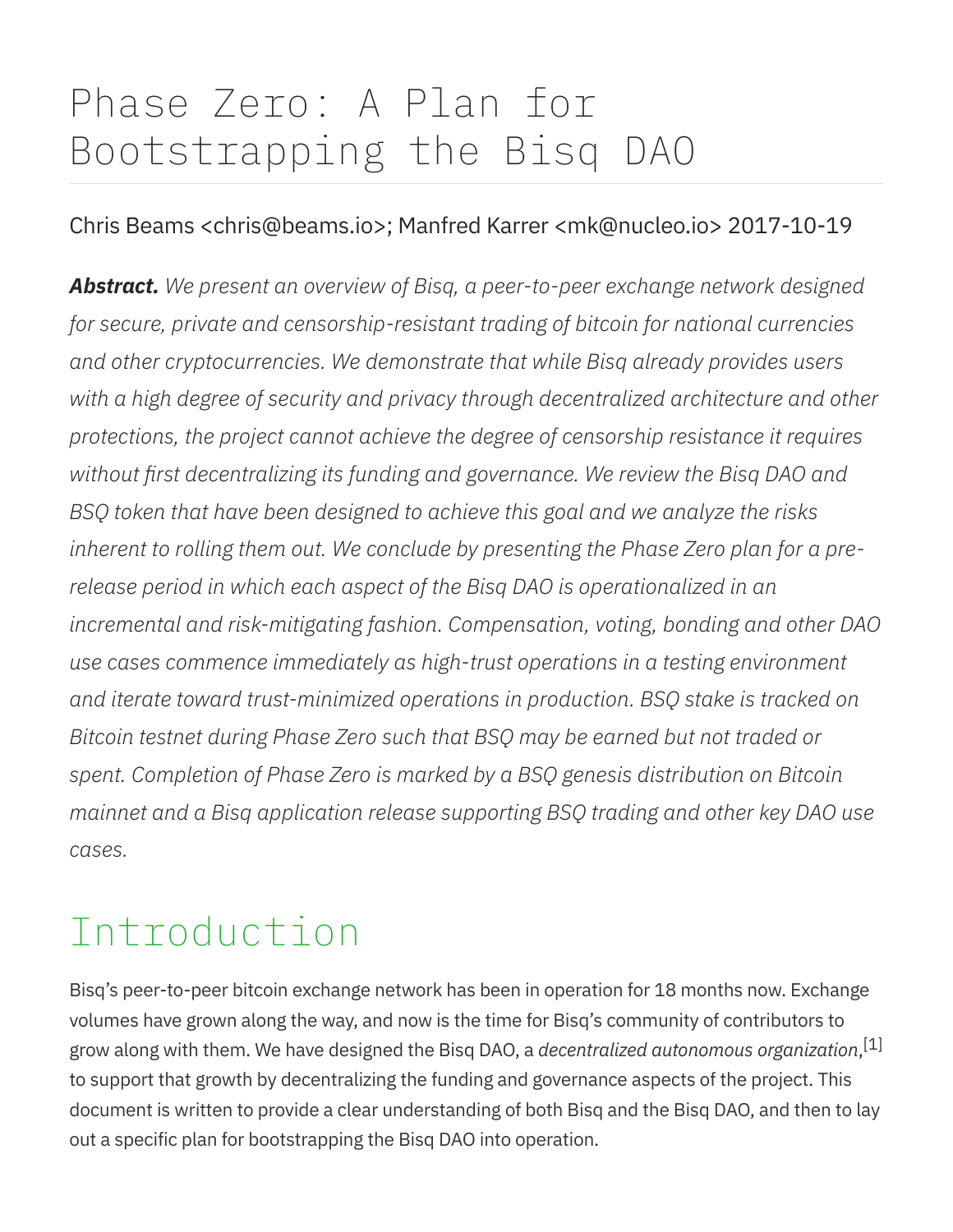Audience. This document is intended primarily for current and future Bisq contributors, but has been written to be understood by anyone familiar with the Bitcoin ecosystem. If you are interested in working to improve Bisq, or simply interested in where the project is going, read on.

**Organization.** This document is divided into two major parts followed by several appendices:

- Part I: Understanding Bisq and the Bisq DAO provides a overview of and rationale for the Bisq project, Bisq DAO and BSQ token, then concludes with an analysis of risks inherent to launching the Bisq DAO;
- Part II: The Phase Zero Plan presents a set of actions, techniques and principles designed to bootstrap the Bisq DAO into operation while minimizing risk, then specifies exit criteria for Phase Zero and concludes with a high-level roadmap;
- Appendix A: Roles defines the roles individuals play when participating in the Bisq DAO, such as trader, contributor and stakeholder, and defines several categories of high-trust bonded contributor roles such as maintainer, operator, and administrator;
- Appendix B: Resources lists the GitHub repositories and other tools used to maintain and operate the Bisq DAO;
- Appendix C: Use Cases calls out the actions each Bisq DAO user role can perform during Phase Zero.

**Feedback.** Please ask questions and provide feedback on this document via issues and pull requests in the bisq-network/docs repository. Alternatively, post questions in the Bisq Forum (https://bisq.community), chat with us in Slack, or email the authors directly.

#### **Updates.** This document will remain open to revision

(https://github.com/bisq-network/docs/commits/master/dao/phase-zero.adoc) throughout Phase Zero. Watch the bisq-network/docs repository to be notified of changes or subscribe to this document's Atom feed (https://github.com/bisq-network/docs/commits/master/dao/phase-zero.adoc.atom).

#### Related materials:

• Companion slide deck

(https://docs.google.com/presentation/d/1G5\_6Kju2OoItZ5lD0jnskqLdOV2dAJpdB6WOjmq9hRk/edit#) as delivered at the Hackers Congress 2017 (https://liberate.hcpp.cz/) conference in Prague

● 15-minute video interview (https://www.youtube.com/watch?v=AvXWToT-dcQ) with World Crypto Network covering Bisq, the Bisq DAO and the Phase Zero plan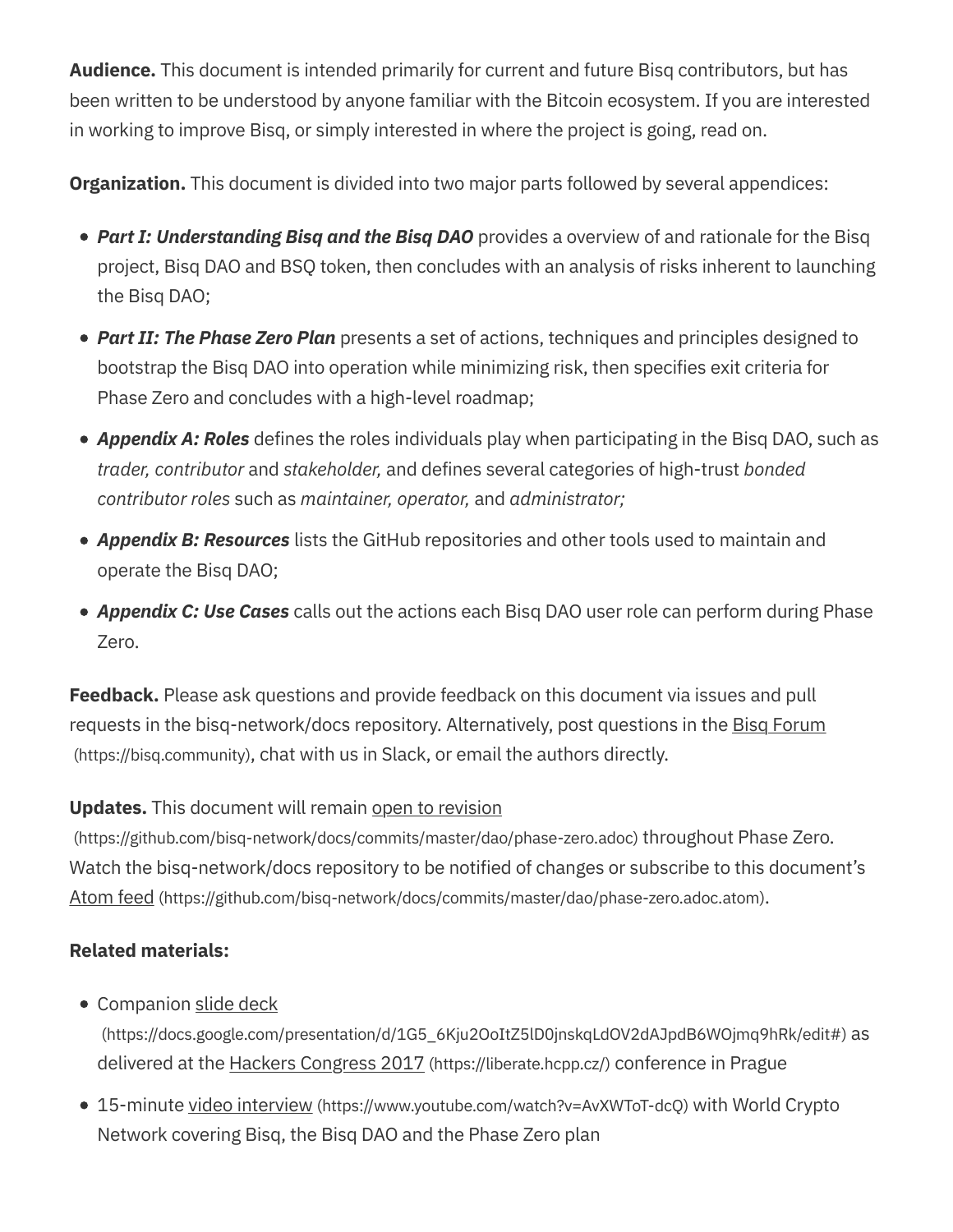• Detailed technical specification for the Bisq DAO and BSQ token

# Part I: Understanding Bisq and the Bisq DAO

# What Bisq is

Bisq is a **decentralized bitcoin exchange** best understood in terms of its major component parts:

- 1. Bisq is a cross-platform **desktop application** that allows anyone to buy and sell bitcoin in exchange for national currencies and other cryptocurrencies.
- 2. Bisg is a **trading protocol** that enables individuals to exchange directly with one another over the internet, eliminating the need for trusted third party exchange services.
- 3. Bisq is the **peer-to-peer network** formed by Bisq applications discovering, connecting to, and working with one another to implement the Bisq trading protocol. The Bisq network is fully peer-to-peer in that it requires no centrally-controlled servers and has no single points of failure.

Bisq is not a company. Bisq is free software released under version 3 of the GNU Affero General Public License. Bisq is *built* by individuals around the world who choose to work together, and Bisq is used by individuals around the world who choose to trade with Bisq over many other exchange alternatives.

# Why Bisq exists

Bisq's mission is to provide a **secure, private** and **censorship-resistant** way of exchanging bitcoin for national currencies and other cryptocurrencies over the internet.

When we say **secure**, we are referring to the safety of users' funds. Today, most bitcoin exchanges are centralized, requiring users to store their bitcoins—for at least some amount of time—on exchange servers. When thousands of users do this, it creates extreme incentives for those servers to be hacked and for those users' bitcoins to be stolen. And time and time again these hacks and thefts are exactly what happen.

When we say **private**, we are referring to users' ability to control access to their own information. Today, most centralized exchanges require users to divulge personally identifying information in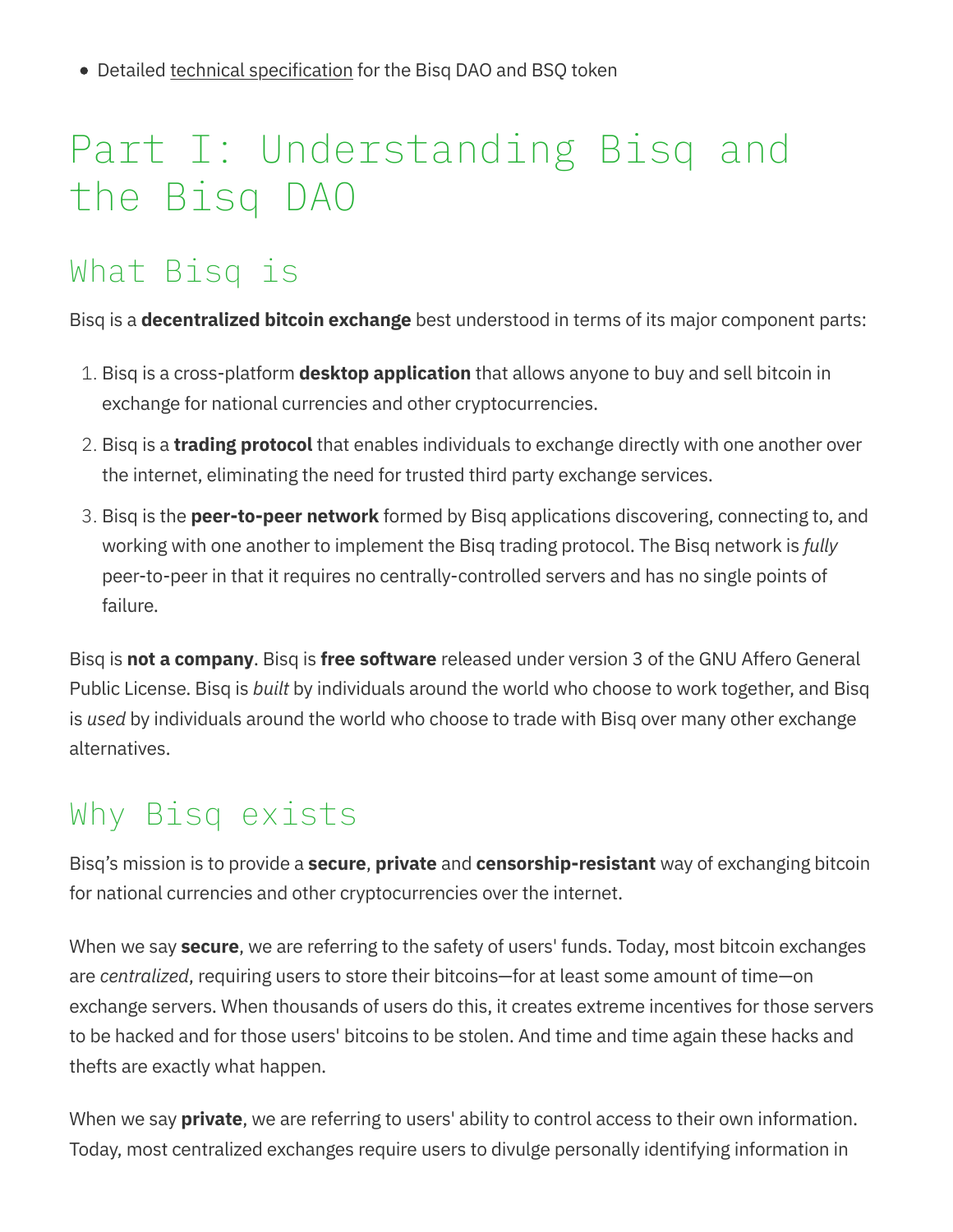order to set up an account, and then in turn link users' trading activity to their respective identities. This practice creates extreme risks for users that their personal details and financial information will be stolen, leaked or otherwise used against their own best interests.

When we say **censorship-resistant**, we are referring to users' ability to voluntarily trade with one another without interference from a third party. Today, centralized bitcoin exchanges are highly susceptible to such interference. By their nature, they must operate within one legal jurisdiction or another, putting them at risk of being fined or shut down if they do not comply with the laws and other rules of that jurisdiction, which may include restrictions on who can trade and what can be traded, and almost always include requirements to collect personal information as described above.

What's needed is an exchange where users keep control of funds, that is private by default, and that **defends freedom of transaction**. We built Bisq to meet these needs.

Where Bitcoin's motto is "be your own bank," Bisg's is "be your own exchange."

# How Bisq works

### In a nutshell

Imagine you want to buy bitcoin (BTC) in exchange for US dollars (USD). In Bisq terminology, you are a buyer of BTC looking for a seller of BTC who will accept USD as payment. To complete such a trade using Bisq, you would follow a series of steps similar to these:

- 1. You download and run the Bisq application on your laptop or desktop computer
- 2. You configure Bisq with your USD payment method details
- 3. You browse Bisq's offer book for existing offers to sell BTC for USD
- 4. You take an existing offer, agreeing to buy the seller's BTC for your USD
- 5. You send USD from your bank to the seller's bank and indicate you have done so in Bisq
- 6. You and the seller wait for your USD payment to arrive at the seller's bank
- 7. The seller receives your USD and indicates they have done so in Bisq
- 8. You receive the seller's bitcoin and the trade is complete

These steps can vary in a number of ways depending on whether you wish to buy or sell bitcoin, whether you are the *maker* or the taker of an offer, which payment methods you have access to, and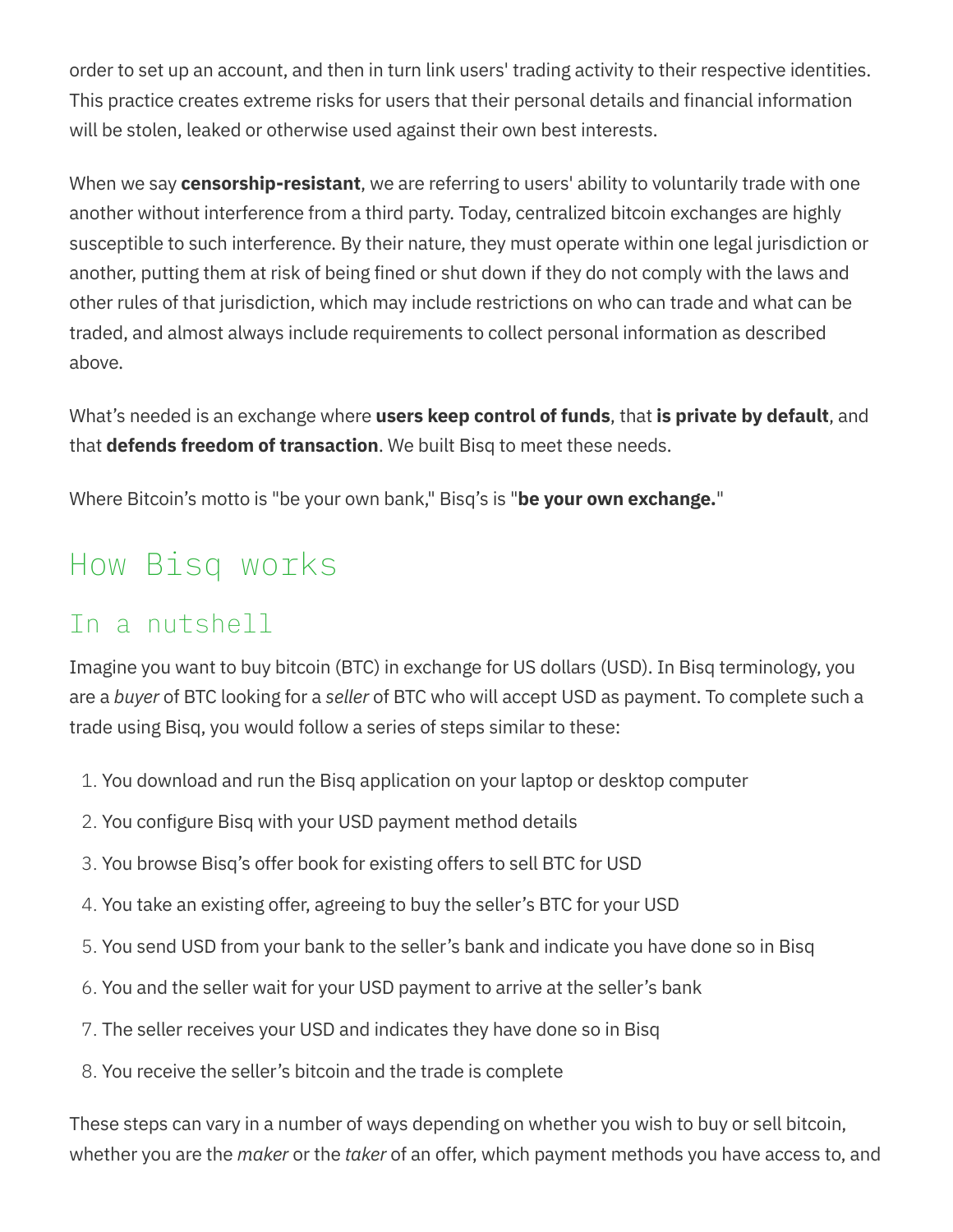so on. But in any case, the steps above are rather different than those one would follow to complete a similar trade on a centralized exchange.

### How trading with Bisq is different

Beyond the obvious difference that Bisq is a desktop application and not a browser-based web application, the first difference experienced traders will notice is that there is **no automatic order** matching on the Bisq exchange. Rather, Bisq users manually search for and select specific offers they wish to take. This approach enables truly peer-to-peer trade settlement, and ensures that users are in control of which counterparties they trade with.

Bisq is also unique among decentralized bitcoin exchanges in the way it coordinates **out-of-band** fiat payments. Bisq does not directly integrate with banks or other national currency payment systems in any way. Rather, Bisq's trading protocol orchestrates the process of buyer and seller working together to settle fiat payments *outside of* the Bisq application, as demonstrated in steps 5–7 of the trading example above.

These and other differences result in a key tradeoff for Bisq users—one in which **trade settlement** takes longer, but trading itself is far more secure, private and censorship-resistant.

### How Bisq keeps funds secure

- Bisq is **entirely non-custodial**; users stay in control of fiat and cryptocurrency funds
- Trades include **security deposits** from buyer and seller to prevent fraud
- Trading funds and security deposits are locked in a 2-of-3 multisig escrow
- Disputes are handled through a decentralized human arbitration system

## How Bisq keeps data private

- Using Bisq requires no registration or centralized identity verification
- **•** Every Bisq application is a Tor hidden service
- Bisg has no central servers or databases to record data
- Data is encrypted such that trade details are readable only by counterparties

### How Bisq resists censorship

• Bisg's network is a fully distributed P2P network, and thus difficult to shut down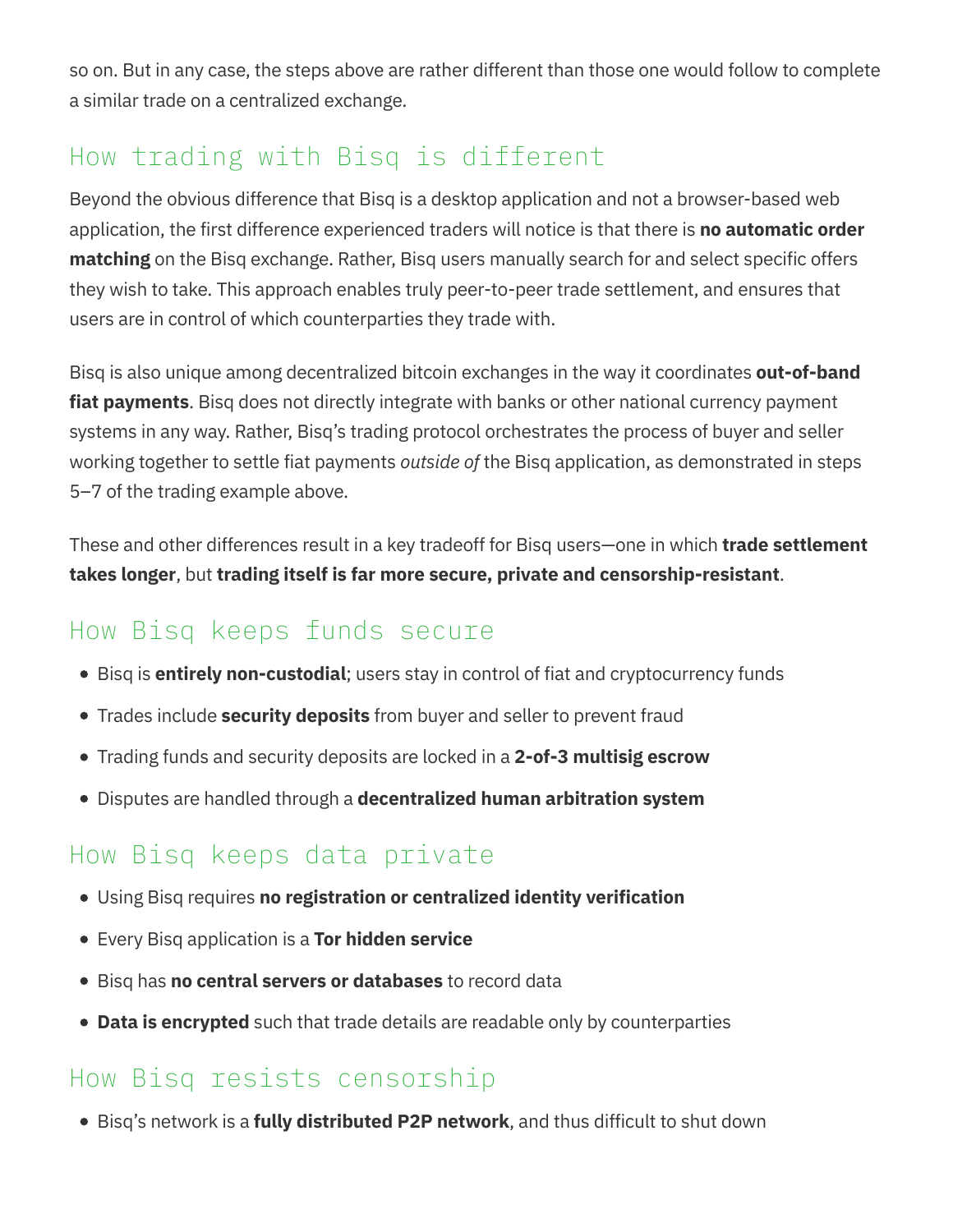- Bisq's network is **built on top of Tor**, and thus inherits Tor's own censorship resistance
- Bisq is code, not a company; it is not incorporated, and it cannot be disincorporated

# Bisq's current status

#### Track record

After two years of development and testing, Bisq went into production on April 19th, 2016—18 months ago at time of writing in October 2017. Since then, the network has processed 5,200 trades worth a total of \$4.1MM USD without downtime or major incident.

#### Growth rate

Bisq is still small, but has been growing steadily. The USD volume of bitcoin exchanged through the network has doubled roughly every 3½ months since the project went live, from \$36K in April 2016 to \$438K in September 2017. This growth has been organic, with minimal marketing.



Figure 1. Bisq global monthly trading volume in USD, April 2016–October 2017

For an up-to-date version of the chart above, see the **Bisq Trading Volume** spreadsheet (https://bisq.network/volume).

## Funding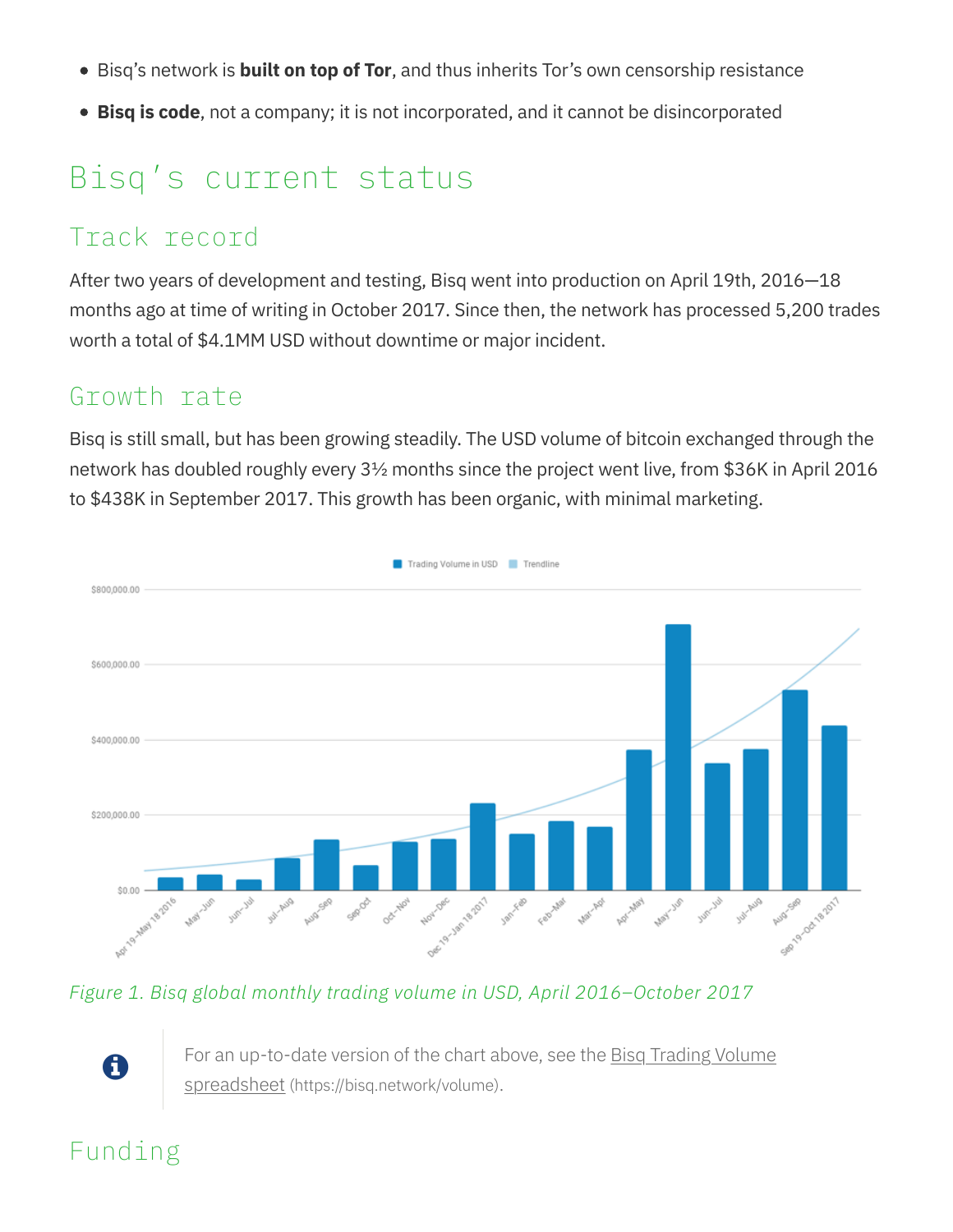Bisq is designed to be funded directly by its users through *trading fees*. Trading fees are paid by both buyer and seller on every trade, and are received by each trade's arbitrator in compensation for the service they provide. As of October 2017, these trading fees total around one bitcoin per month, distributed to two arbitrators who are also the project's founders and principal developers. These funds are insufficient to cover expenses and as a result the project remains funded in part by founder savings.

Fortunately, as mentioned above, Bisq trading volumes are growing, and total monthly trading fees are growing along with them. As such, it is reasonable to expect that trading fees will soon be sufficient to cover expenses, and even to compensate additional, non-arbitrator contributors. But as these additional funds come in, a new problem arises with them. As mentioned above, Bisq's trading fees currently compensate *arbitrators* in a direct, automatic, and decentralized way, but the current approach is limited in that it *only* compensates arbitrators. What's needed is a mechanism that can compensate all kinds of contributors in an equally decentralized fashion.

#### Governance

Bisq's technology is fully decentralized, but its governance is not. Today, the Bisq project consists of a small team of active contributors, where most maintenance, operation and administration duties are carried out by project founders, and where those founders make virtually all major decisions. While this approach has worked well enough to bring the project to its current state, it is no longer sustainable if Bisq is to continue to grow. First, because it does not scale; project founders have become bottlenecks incapable of addressing all user needs. Second, because it introduces censorship risk to have responsibility centralized in a small group of people. What's needed is a way to decentralize responsibility and high-trust duties away from project founders and into the hands of other competent and reputable contributors.

#### Summary: What Bisq needs now

As mentioned above, Bisq's mission is to provide a secure, private and censorship-resistant way to exchange bitcoin for national currencies and other cryptocurrencies over the internet. Today, Bisq is delivering on the first two aspects of this mission—indeed, we believe Bisq to be among the most secure and private exchange options currently available. Where Bisq falls short on this mission is in the third aspect of censorship resistance. Bisq's P2P architecture, use of Tor as a transport layer, and other built-in protections give the project a significant degree of *technical* censorship resistance, but with regard to *funding* and governance, the Bisq project remains vulnerable so long as these two critical factors remain centralized.

To fully realize its mission, what Bisq needs now are four things: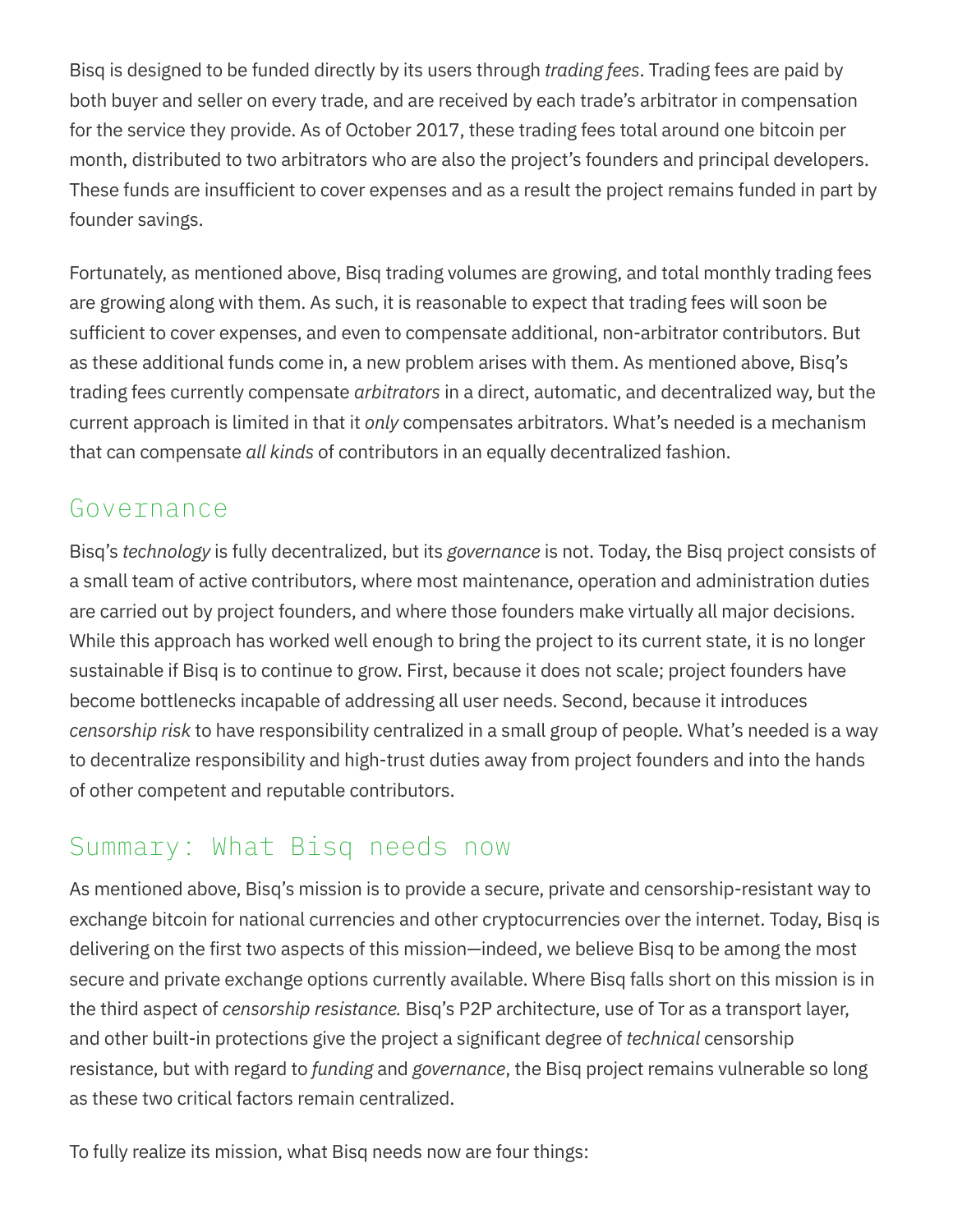- 1. Continued trading volume growth to increase capacity to compensate contributions
- 2. More contributors and contributions to improve Bisq and foster that volume growth
- 3. A decentralized funding model to feasibly incentivize those contributors
- 4. A decentralized governance model to avoid censorship and other centralization risks

In the next section, we'll see how the Bisq DAO and BSQ token have been designed to address these needs.

# The Bisq DAO and BSQ token

### The BSQ token

We introduce a token, BSQ, designed to facilitate a transfer of value from the traders using Bisq to the contributors maintaining it.

BSQ is Bisq's own custom implementation of the colored coin concept.<sup>[2]</sup> Using 2.5 of the 25 bitcoin (BTC) that have been donated to the project since its inception in March 2014, we create 2.5 million BSQ tokens, such that each BSQ token is represented on the Bitcoin blockchain by 0.00000100 BTC, or 100 satoshis.



#### Figure 2. Initial distribution of BSQ tokens from BTC donations

We distribute these 2.5 million BSQ to 144 opted-in past contributors to the Bisq project, as a way of rewarding these individuals for their efforts over the years. Stake is distributed according to the relative value each contributor has added to the project over time. As will be described further below, BSQ tokens are used to vote on and make decisions about the Bisq DAO itself, and by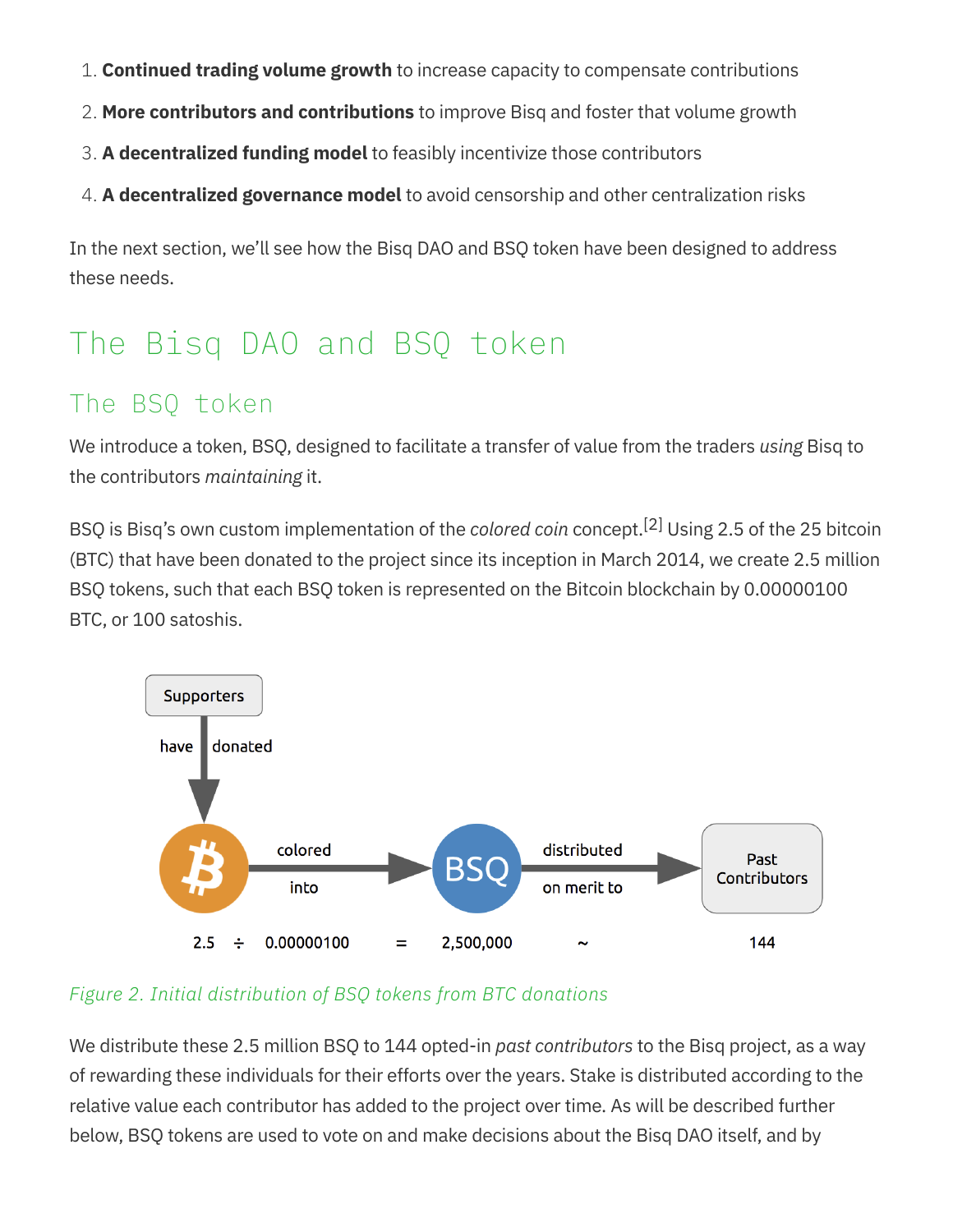initially distributing BSQ to past contributors, we intentionally establish the Bisq DAO as a meritocracy in which those who have contributed the most value to the project in the past are those who have the most say over its future.

#### Why BSQ is needed

Today, without BSQ, traders use Bisq and pay Bisq trading fees in BTC. At the same time, contributors work to improve Bisq, and in turn make Bisq more useful to traders. This ultimately causes more traders to use Bisq more often, and a cycle of growth perpetuates. There is a limit, however, on how much growth can occur, because while trading fees paid in BTC automatically compensate arbitrators, other contributors are currently not compensated at all.



Figure 3. Limitations of Bisq's current funding model

Bisq's current funding model has worked well enough so far mainly because the Bisq team has been so small. Bisq's founders have played most key roles in the system, including that of arbitrator, such that compensating arbitrators with trading fees has, in practice, meant compensating the project's primary contributors as well. The problem is that this approach breaks down quickly as more contributors get involved, and as explained above, it is critical to the success of the project to grow the number of contributors and to distribute responsibilities amongst them.

What's needed is a decentralized way to transfer value from traders using Bisq to contributors maintaining it, and there is no practical way to achieve this with Bitcoin alone. Accumulating and distributing trading fees using multisignature addresses and transactions could in theory provide part of the solution, but in practice these tools are still too primitive to achieve the fully decentralized and meritocratic approach required to successfully operate the Bisq DAO.

Furthermore, for a system of *compensation* to be fully decentralized and meritocratic, an equally decentralized and meritocratic system of governance is required in order to decide which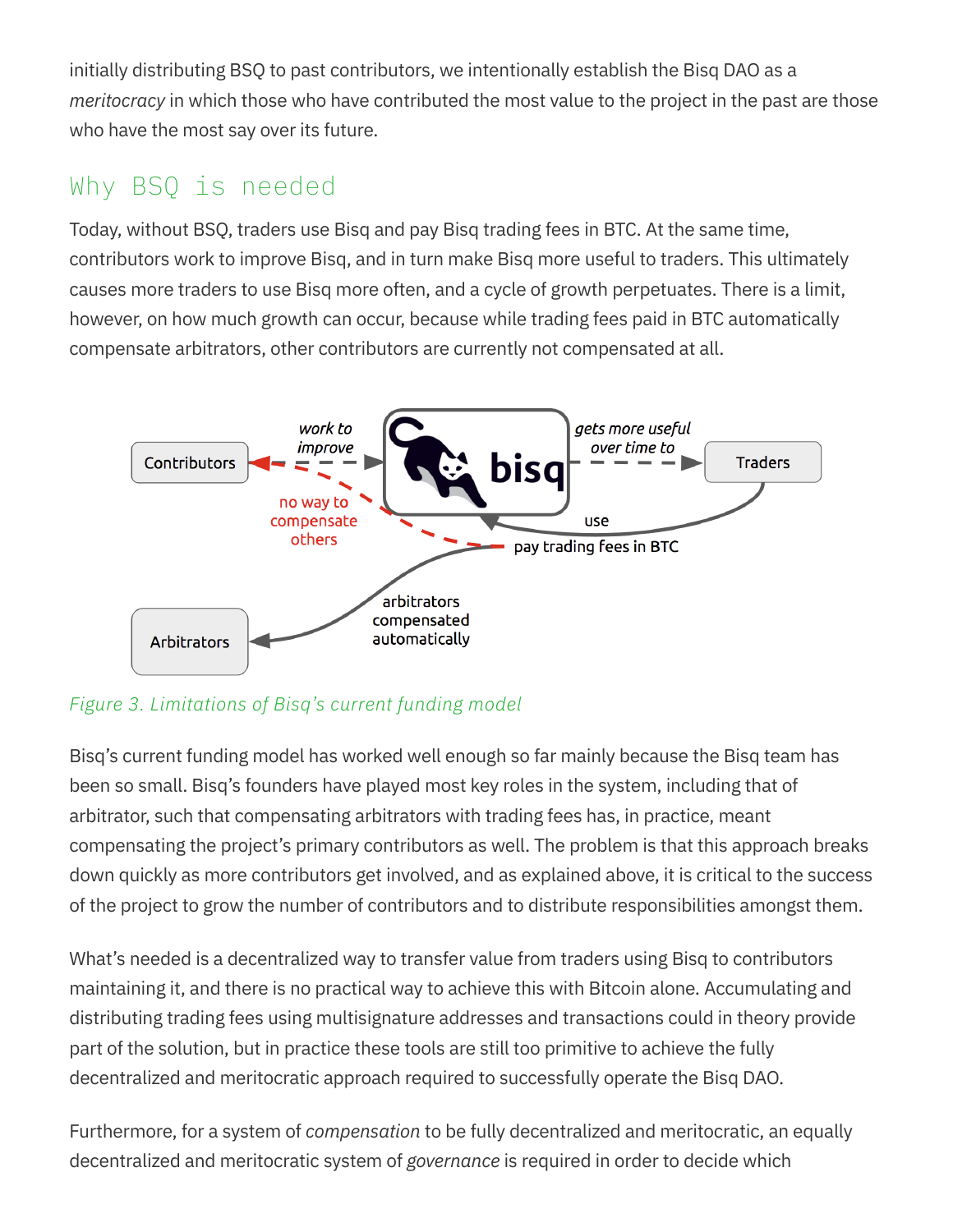contributions should be compensated and which should not; and this, too, is not practical to implement with Bitcoin alone.

It is for these reasons that BSQ is needed. As we'll see in the sections that follow, the BSQ token has been designed to overcome the challenges described above and to provide a fully decentralized and meritocratic funding and governance model for Bisq.

#### How BSQ is used

The BSQ token has five uses, also known as *utilities* or *functions*, within the Bisq DAO:



#### Figure 4. Uses of the BSQ token within the Bisq DAO

- 1. **Trading.** Using the Bisq exchange, (a) stakeholders sell BSQ, to (b) traders who buy it.
- 2. **Spending.** Traders spend BSQ on trading fees at a discounted rate vs. BTC.
- 3. **Earning.** Contributors (a) submit compensation requests for their work and, when approved by voting, (b) earn the requested amount of BSQ.
- 4. Voting. Stakeholders vote with their BSQ to approve compensation requests.
- 5. **Bonding.** Contributors (a) post BSQ bonds to take on high-trust roles, eg. arbitration, and (b) earn BSQ interest on those bonds over time.

Together, these interlocking functions of the BSQ token are designed to create, regulate, and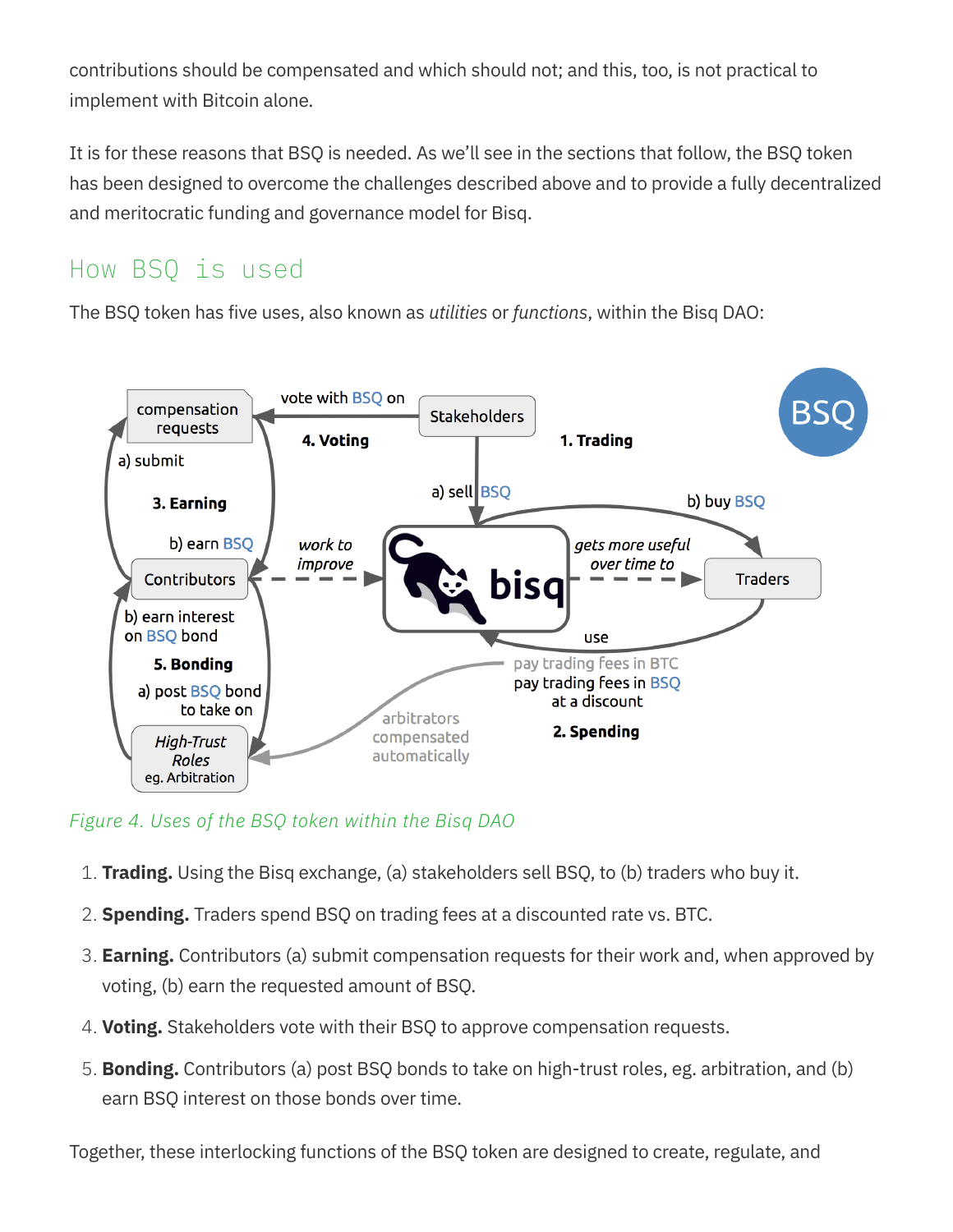#### How BSQ is issued and destroyed

When traders spend BSQ on trading fees, they are in fact *destroying* those BSQ. The spent tokens are not paid to or otherwise received by any individual contributor or group of contributors; rather they are burned, or made to be unspendable by being *decolored*. In this way, **spending BSQ on** trading fees decreases the total supply of BSQ.

Likewise, when contributors submit compensation requests for BSQ, they are in fact requesting the right to issue, or create those BSQ. Each compensation request revolves around a Bitcoin transaction in the amount of satoshis required to represent the requested amount of BSQ, and when that compensation request is approved by voting, those satoshis are colored such that the BSQ network validates them as spendable BSQ. In this way, **earning BSQ through compensation** requests increases the total supply of BSQ.



Figure 5. How BSQ is issued and destroyed

#### How BSQ decentralizes compensation and enables monetary policy

As we've seen above, BSQ is *destroyed* when traders spend it, and *created* when contributors earn it. A key benefit of this approach is that spent BSQ need not—indeed, cannot—be stored, protected, or later distributed by any individual or group. By eliminating the need to hold and later distribute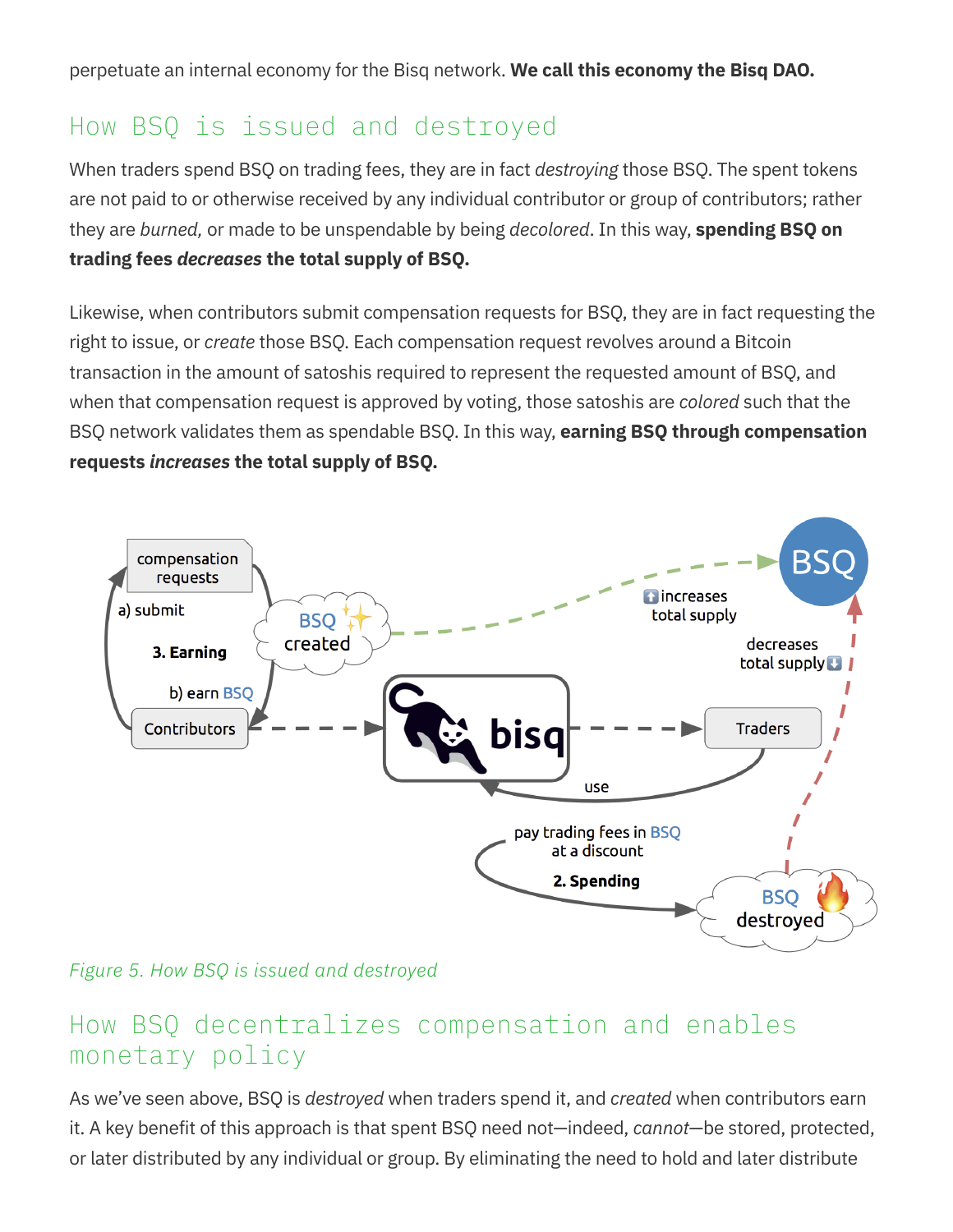BSQ, we also eliminate a set of difficult problems and risks, including determining who should maintain control over these funds, and how they should be protected and disbursed.

Overall, this approach makes it possible to transfer value from traders to contributors in a decentralized way. The transfer happens *indirectly* through the process of destruction and creation, but this indirection is precisely what makes it decentralized. The creation side of the transfer is intermediated by voting on compensation requests, but this is not a problem given that voting itself is a decentralized and meritocratic process.

An important property of this approach is that BSQ creation and destruction need not necessarily occur at the same rate. For example, in any given month it may be the case that more BSQ are spent by traders than are earned by contributors. In this case, the net supply of BSQ would *decrease* during that month. Likewise, given a month in which *fewer* BSQ are spent by traders than are earned by contributors, the net supply of BSQ would *increase*. What emerges is a form of *monetary policy* for the Bisq DAO in which:

- 1. Traders control how much BSQ is destroyed through spending;
- 2. Contributors control the upper bound on BSQ creation through compensation requests;
- 3. Stakeholders control how much BSQ is actually created through voting.

Of these three roles, the third is the most important from a policy perspective, as it allows stakeholders a direct means of controlling inflation (i.e. growth in the supply of BSQ). It may be prudent, especially in the early days of the Bisq DAO to operate at a certain rate of inflation in order to fund the development of features that will later result in increased trading volumes (i.e. growth in the demand for BSQ). In the long run, however, we believe the ideal steady state for the Bisq DAO will be one in which the amount of BSQ earned in any given month matches or falls just below the amount of BSQ spent, resulting in a stable or slightly deflationary supply of BSQ over time.

#### Not an ICO

Given current trends, it is important to state explicitly that **BSQ is not associated with an ICO** (initial coin offering), nor will there be any kind of crowdsale or other crowdfunding event. BSQ is a utility token being introduced into an already functioning system to make it function even better, and raising a large amount of capital up front is neither required nor desired.

### Risks of launching the Bisq DAO

It is one thing to design a token-based economy like the Bisq DAO; it is another thing to successfully operationalize it. There are a number of risks inherent to simply "going live" with BSQ and the Bisq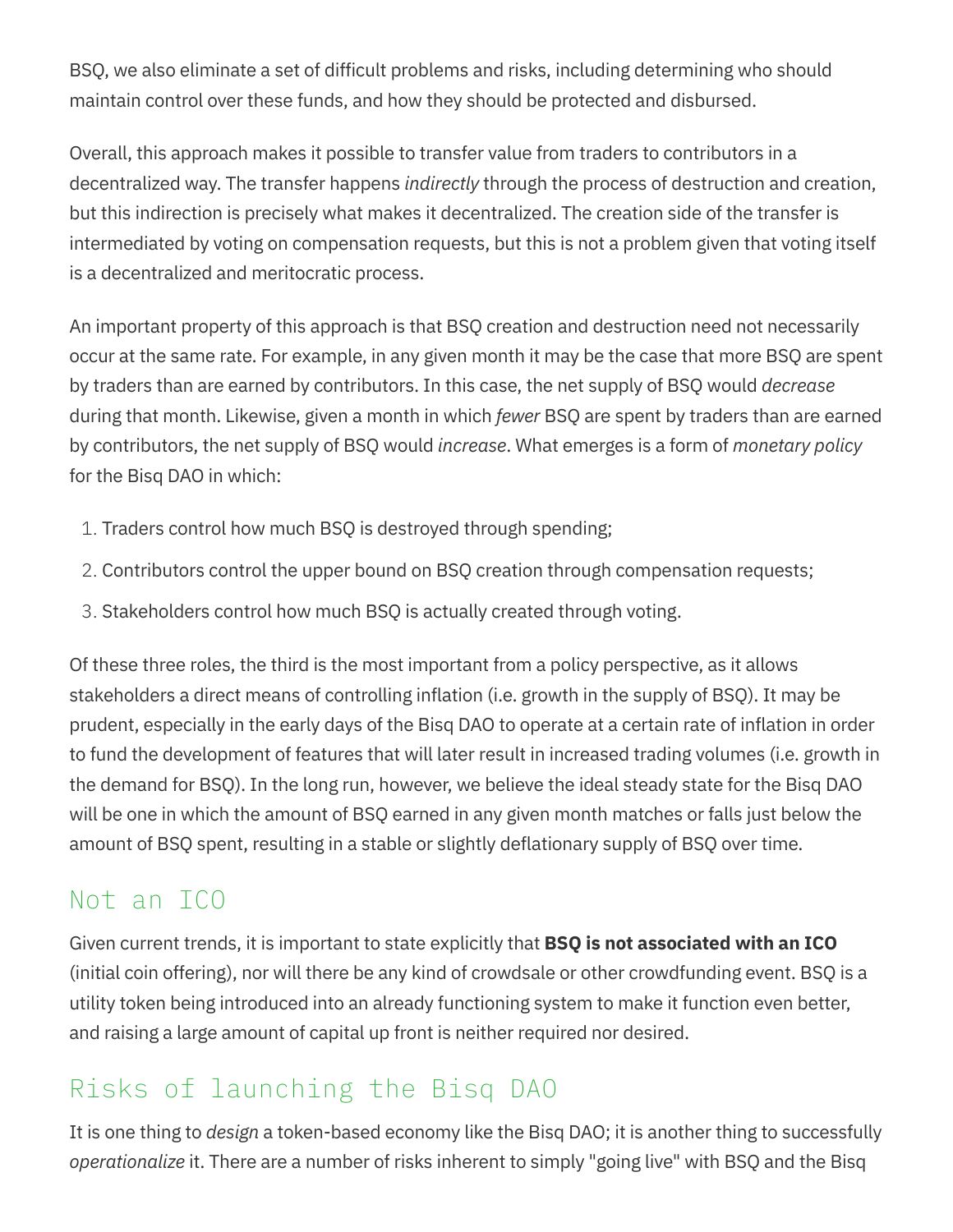DAO, including but not limited to the following:

- Valuation risk: token value falls too low to be viable (or rises too high too quickly)
- **Control risk:** any kind of non-meritocratic takeover of stakeholder voting power
- **Censorship risk:** founders are pressured before governance is fully decentralized
- **Credibility risk:** founder-heavy initial distribution, small team, etc cause doubts
- **Solvency risk:** trading volumes do not grow quickly enough to cover compensation
- **Stability risk:** implementation errors cause loss of funds or other major problems

Any of these risks could be existential. What's needed is a conservative and incremental approach to bootstrapping the Bisq DAO that accounts for and mitigates these risks. In the next part, we'll see how the Phase Zero plan is designed to do that.

# Part II: The Phase Zero Plan

Phase Zero is an extended pre-release period for the Bisq DAO in which the BSQ token may be earned, but not traded or spent; in which voting and other DAO operations commence in simplistic, high-trust systems and iterate toward production-ready, trust-minimized systems.

## Goal

As discussed throughout this document, the goal of the Bisq DAO is to decentralize the funding and governance of the Bisq project. The goal of Phase Zero is to **operationalize the Bisq DAO while** minimizing risk. Like most projects in the cryptocurrency ecosystem, the Bisq DAO is an experiment; we have one shot to get it "right enough" to achieve viability, and there is no need to rush. For these reasons, Phase Zero is designed conservatively, introducing safeguards and approaching the implementation of each aspect of the DAO in an incremental fashion.

# How Phase Zero mitigates risk

To address **valuation risk**, we eliminate the possibility of trading BSQ during Phase Zero. A fair market value for the token must still be established in order to compensate contributors, but this value can be estimated initially and then adjusted throughout Phase Zero. On completion of Phase Zero, the value of BSQ will become entirely subject to market forces, but the fact that many contributors worked throughout Phase Zero at a given fair market value should provide a stronger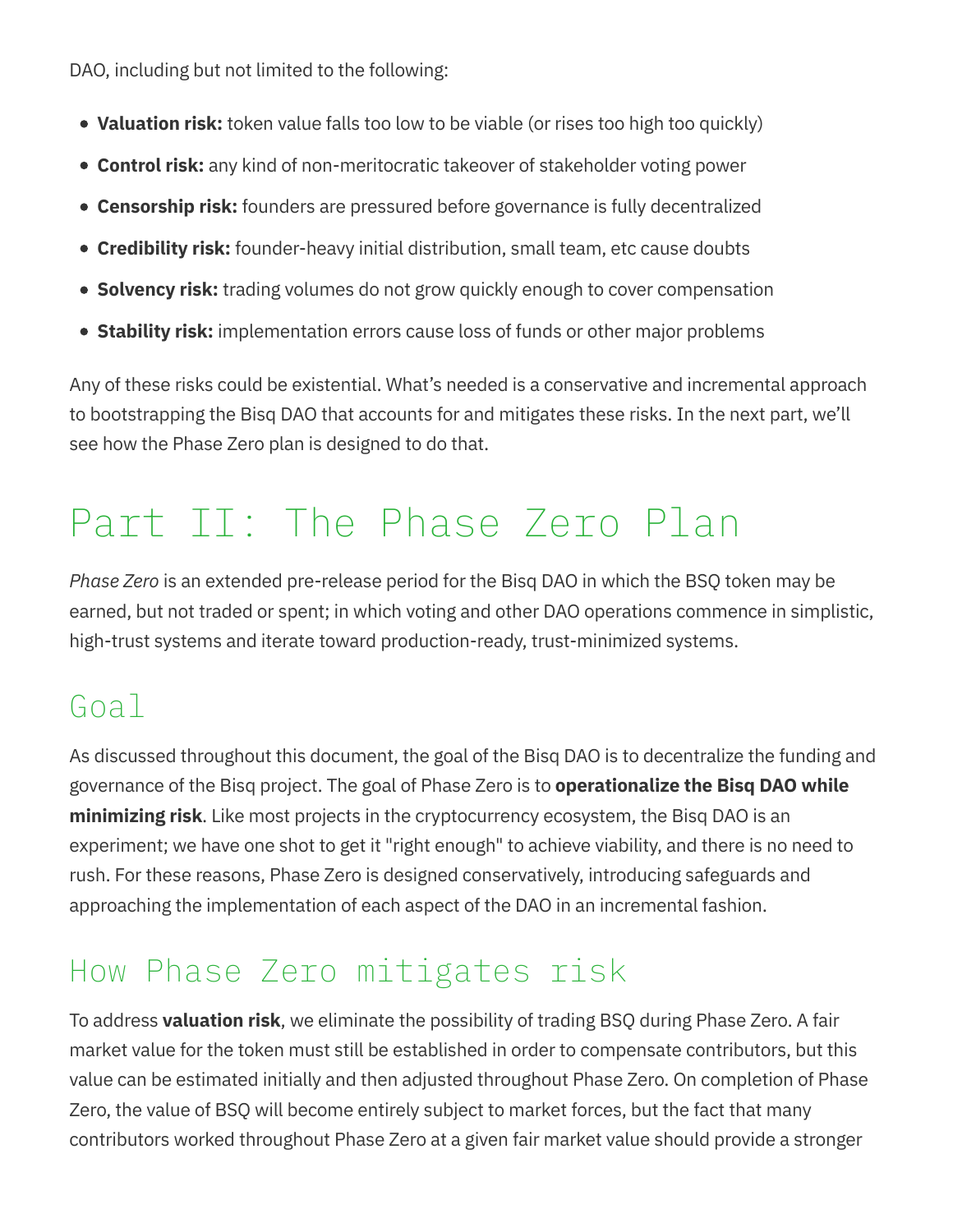price foundation for BSQ than would be present if we were to simply enable trading from day one.

To address **control risk**, we ensure that only those who have contributed value to the project are able to vote during Phase Zero. This, too, is a result of prohibiting BSQ trading: because the only way to acquire BSQ during Phase Zero is to earn it, it becomes impossible to simply purchase voting power. Furthermore, it gives us time during Phase Zero to design and implement a longer-term solution for control risk in which we introduce a reputation factor into the BSQ-based voting process.

To address **censorship risk**, we systematically eliminate formal leadership roles during Phase Zero. We define the roles and responsibilities required to maintain and operate the Bisq network, and we delegate those roles to contributors who have earned enough BSQ to "bond into" them. We make it an explicit exit criteria of Phase Zero that no one contributor is responsible for more than three of these roles, and we ultimately relegate the role of "founder" to an historical one. While this approach does not eliminate the possibility of individual contributors being censored, it minimizes the damage that any given censorship can inflict on the project and maximizes the ability for pseudonymous contributors to replace those who have been censored.

To address **credibility risk**, we use Phase Zero as an opportunity to grow the set of contributors working on Bisq, by incentivizing them to earn BSQ through bounties and compensation requests. We make it an explicit exit criteria of Phase Zero to redistribute enough BSQ from founders to other contributors to fill all bonded contributor roles. This redistribution goal will take time and a considerable volume of contributions from non-founders to achieve; this is the primary reason that, as detailed below in the Roadmap section, we estimate that Phase Zero will take no less than six months to complete.

To address **solvency risk**, we let the current organic growth rate of the exchange continue to play out over the Phase Zero period. By distributing well-defined units of work to a growing number of contributors, we aim to increase development velocity, implementing additional features more quickly and making the Bisq exchange that much more attractive to traders, which should in turn increase trading volume and therefore increase trading fee revenues. In any case, we "buy ourselves time" with Phase Zero to observe actual growth trends and correct course as necessary to ensure that we are growing in a way that will be likely to support the level of BSQ demand required to sustain the Bisq DAO after Phase Zero.

To address **stability risk**, we use the Phase Zero period to thoroughly test the aspects of the Bisq DAO that have already been implemented, and to implement and test the outstanding aspects that remain. As each aspect is implemented, we put it into use during Phase Zero, moving from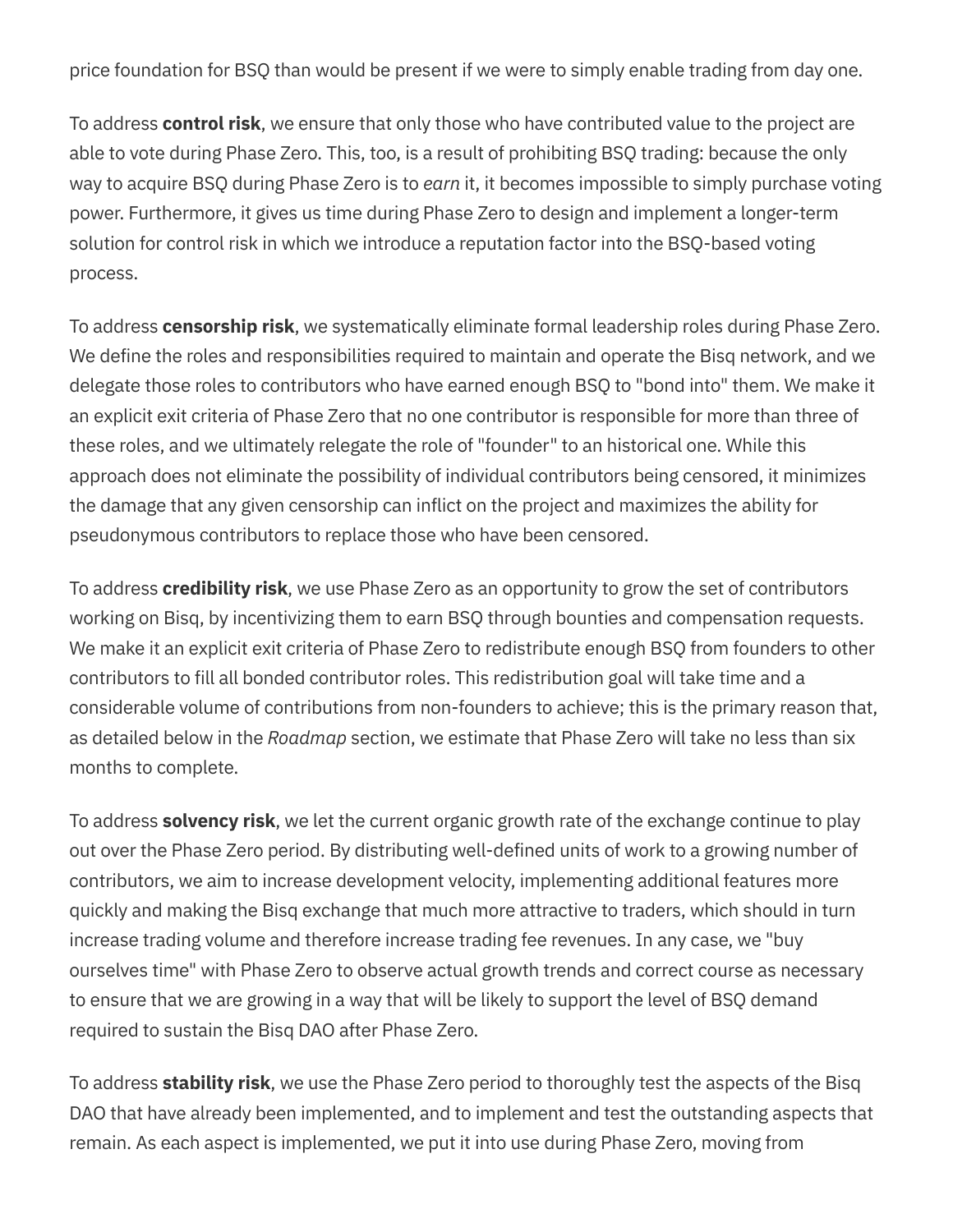simplistic prototypes, e.g. tracking voting by spreadsheet, to trust-minimized, production-ready systems, e.g. tracking voting on-chain with Bitcoin transactions. We protect ourselves against critical implementation errors, e.g. those that could cause loss of funds, by issuing BSQ on Bitcoin testnet during Phase Zero.

# Actions

### Identify past contributors

In July 2017 we put out a call inviting past contributors to opt in to the initial BSQ distribution. We defined a past contributor to be anyone who had spent at least four hours of their time on improving or supporting the Bisq project; we also considered market makers to be past contributors, including in that group anyone with a history of more than 20 trades.

Status: **complete** with 144 past contributors opted-in.

#### Distribute BSQ to past contributors

On October 6th, 2017, we distributed 25 testnet bitcoins (https://www.blocktrail.com/tBTC/tx /2f194230e23459a9211322c4b1c182cf3f367086e8059aca2f8f44e20dac527a) to 144 past contributors across 180 BSQ addresses in the initial than genesis distribution (https://explorer.bisq.network/testnet /tx.html?tx=2f194230e23459a9211322c4b1c182cf3f367086e8059aca2f8f44e20dac527a) . This action marked the inception of Phase Zero.

Status: complete.

### Define and communicate the Phase Zero plan

In addition to writing and publishing this document, we have also been engaging in outreach via talks, podcasts and other media to ensure that potential contributors are aware of the Bisq DAO and Phase Zero plan. See this [Twitter thread](https://twitter.com/bisq\_network/status /946723541298360320) for a list of these resources.

Status: in progress.

#### Define bounty issues

A bounty is a well-defined unit of work that potentially any contributor—especially new ones—can work on with as little prior context as possible. We post bounties in the form of issues labeled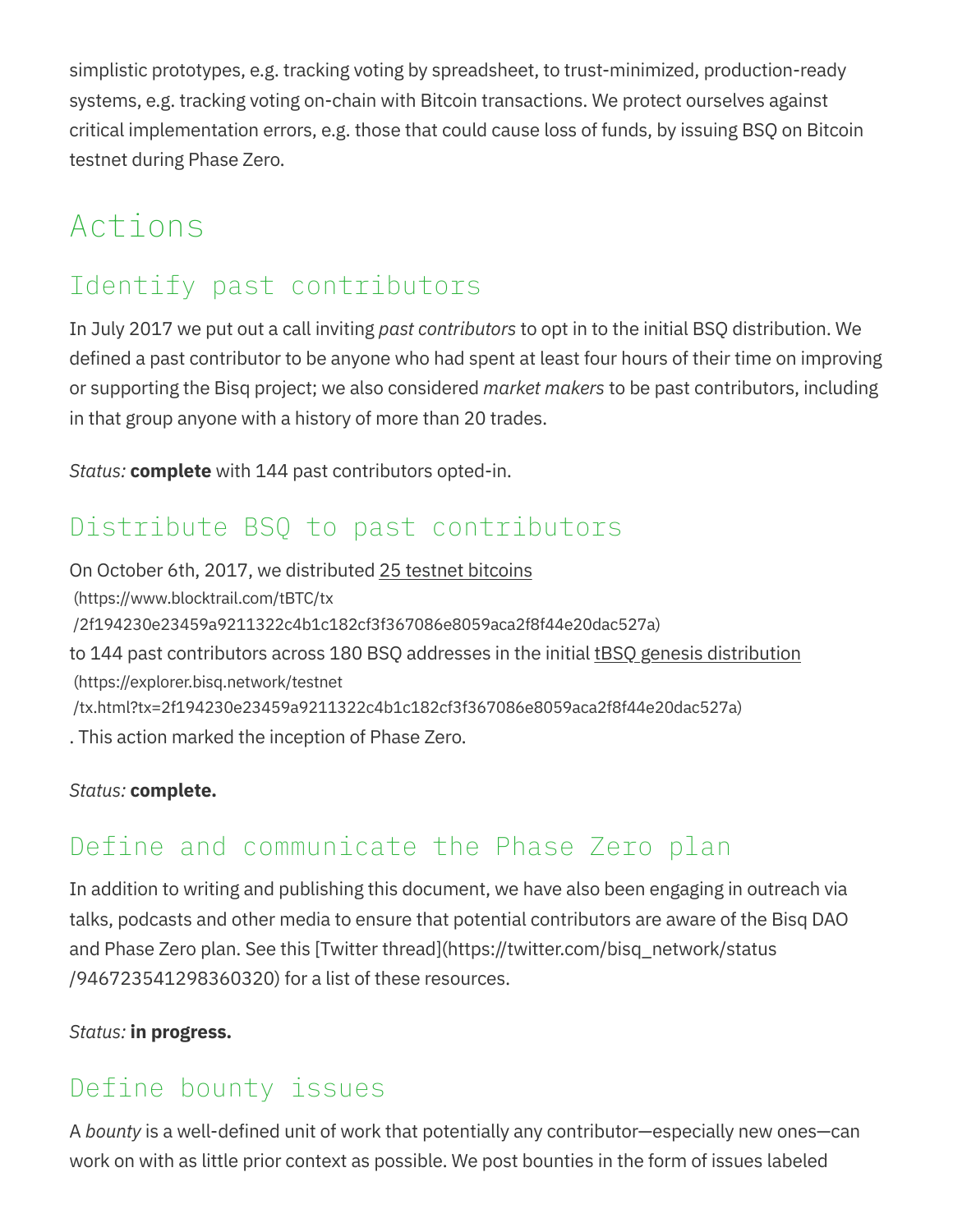'\$BSQ bounty' in repositories throughout the bisq-network GitHub organization.

Initially, we post these bounties with a set price in BSQ. As quickly thereafter as possible, we move to an "open price" bounty model in which contributors specify a requested amount of BSQ when submitting compensation requests. This approach is consistent with our overall decentralization goals, and more importantly, creates a desirable set of incentives for contributors to determine what they believe to be a fair price for work, requiring them to ask around, look through prior contribution requests, and to generally "do their homework" as to what work is worth when contributing to Bisq. Ultimately, the open price bounty model is intended to foster a marketplace among contributors doing work and stakeholders voting on that work such that a market price for Bisq work is discovered.

Completed work for a bounty is, whenever appropriate, submitted as a GitHub pull request. We follow a C4-based process in which each repository in the bisq-network GitHub organization has one or more designated *maintainers* responsible for merging or rejecting pull requests.<sup>[3]</sup> Merged pull requests do not imply or guarantee in any way that the contributor will be compensated in BSQ for their work; compensation requests are managed separately from pull requests.

Status: pending. See https://github.com/bisq-network/dao/issues/11 for details.

#### Define bonded contributor roles

We enumerate and define the roles necessary to operate, maintain and administrate the Bisq project, Bisq network and Bisq DAO, such that responsibilities can be transferred from founders to other reputable contributors. Because each of these roles requires a degree of trust, filling the role requires putting up a BSQ bond. Initially, founders will use their BSQ stake to bond into these roles, and will then transfer those roles to contributors who (a) wish to take the role over and (b) have earned sufficient BSQ to do so.

Status: **in progress.** Each role has been enumerated in the form of a GitHub issue in the bisqnetwork/roles repository, and we continue to add to and modify these roles as appropriate. Bonding is not yet in place for any role.

#### Establish and refine the fair market value of the BSQ token

Given that BSQ trading is prohibited during Phase Zero, it is not possible for normal market forces to discover a price for the BSQ token. Still, an estimated price for BSQ is required in order to compensate contributors, and we call this estimated price the *fair market value* of BSQ, borrowing a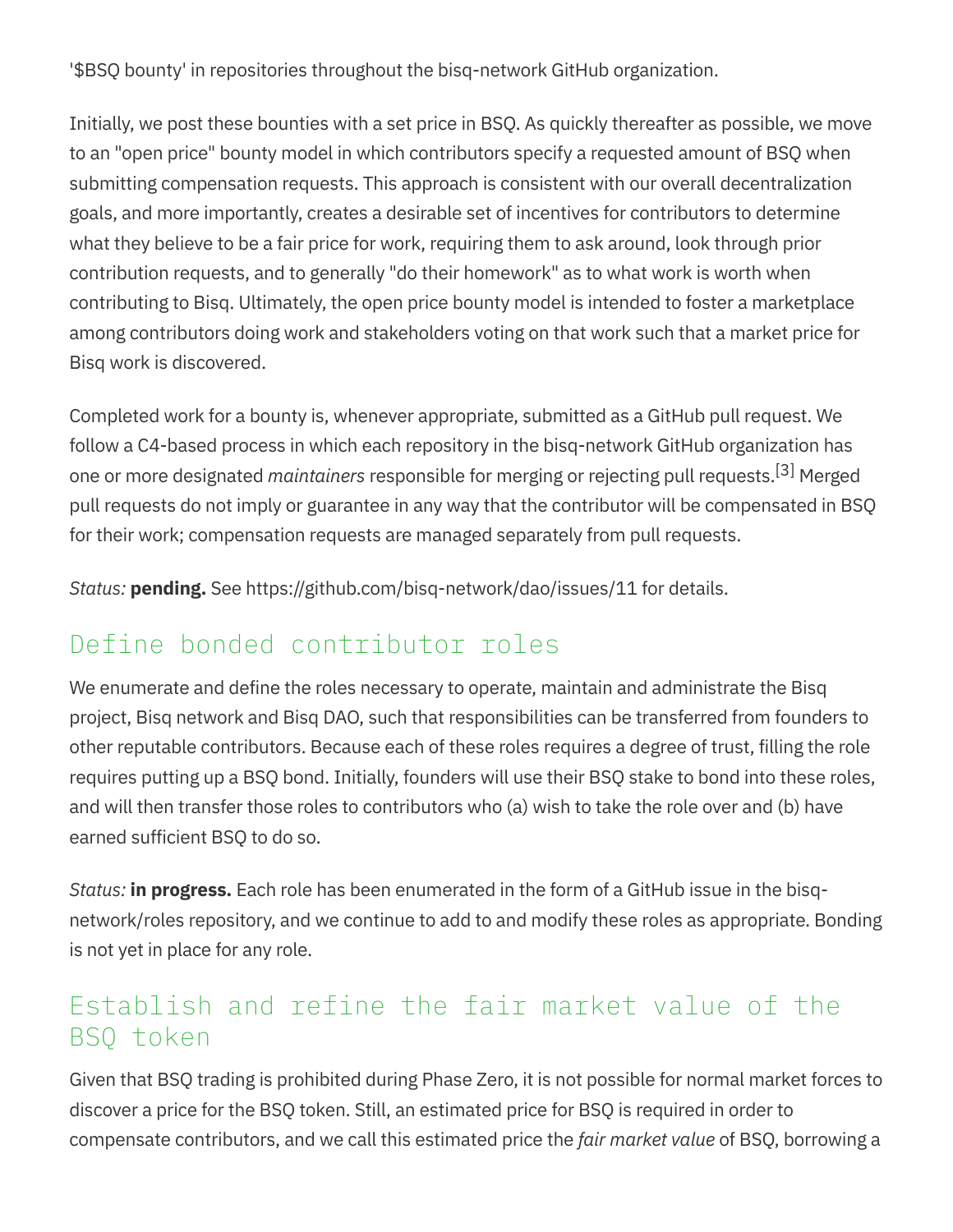term from traditional valuation processes.

Presently, we are working with a valuation of 1 BSQ == 1 USD. As Phase Zero progresses, we expect this estimate and the model behind it to evolve, with the goal of arriving at a maximally credible fair market value for BSQ by the completion of Phase Zero. As mentioned in the risk management section above, this process should significantly mitigate valuation risk when BSQ goes live on Bitcoin mainnet.

#### Status: ongoing.

#### Submit compensation requests and other proposals throughout each month

Status: **ongoing.** As of October 2017, all contributions should be captured in one or more compensation requests. See contributor use cases for details.

#### Vote on the first 3 days of each month

On the first three days of each month, stakeholders vote on contribution requests and other proposals that have been submitted throughout the previous month.

#### Status: ongoing.

#### Distribute responsibility from founders to bonded contributor roles

Initially, founders use their BSQ stake to assume all bonded contributor roles, reflecting the fact that they do already "have all the keys" and do already carry out most of these duties. As contributors earn sufficient BSQ for bonding, they can approach founders and request to take these roles over. Contributors have a twofold incentive to do so: (1) the BSQ they earn by carrying out the duties of the role, and (2) the interest they earn on their BSQ bond over time.

Status: **in progress.** Founders are distributing responsibility to contributors by having them take on bonded contributor roles, but bonding itself is not yet in place, and may not be until BSQ goes live. We are still sorting out exactly how to handle this during phase zero.

#### Grow exchange volume organically

We keep marketing to a minimum during the Phase Zero period, and observe whether our current growth trend continues to play out on its own. Rather than focusing on growing our *user* base, we now focus on growing our contributor base. The goal is to foster continued organic growth by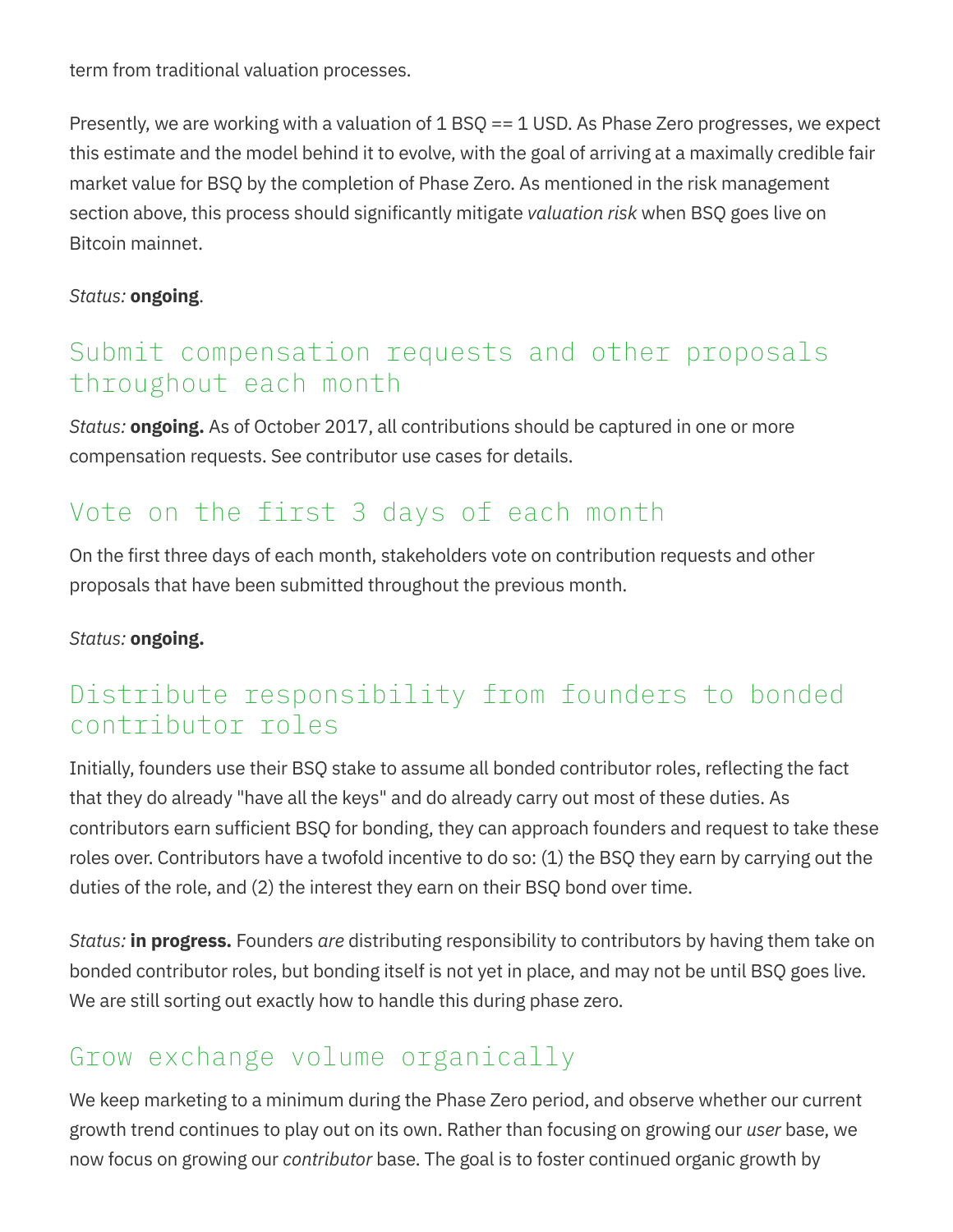making Bisq ever more useful and relevant. In any case, we will track the growth trend and adjust course as necessary should it change.

Status: in progress.

# Techniques

#### Prohibit BSQ trading and spending

We prohibit buying, selling and spending BSQ tokens during Phase Zero in three ways:

- 1. by issuing on testnet and rendering their underlying bitcoin value worthless;
- 2. by disabling BSQ trading and spending functionality in the Bisq application;
- 3. by re-issuing a new testnet genesis distribution at the start of every month.

As a result, **BSQ utility is limited to** *earning***, voting and bonding during Phase Zero.** See the risk mitigation section for rationale.

#### " A note to past contributors: When you registered as a past contributor, you provided Bisq's founders with a mainnet BSQ address. As part of the testnet genesis distribution, we have generated a testnet BSQ address on your behalf and correlated it with the mainnet address you've already given us.

#### Track stake, voting and bonding via spreadsheet

At the beginning of Phase Zero, we use simplistic, high-trust systems such as spreadsheets to track BSQ stake, voting and bonding, and we issue BSQ on Bitcoin testnet vs mainnet. These are pragmatic decisions designed to allow our small team to move quickly and iterate toward trustminimized, production-ready solutions. Note that the on-chain systems that will replace these spreadsheets have already been designed, and to a certain degree, already implemented. We will migrate to them as they become ready; in the meantime, spreadsheets are easy for everyone to understand and easy to change as we learn through practice what it really means to operate the Bisq DAO.

See vote on compensation requests for instructions.

#### Submit compensation requests as GitHub issues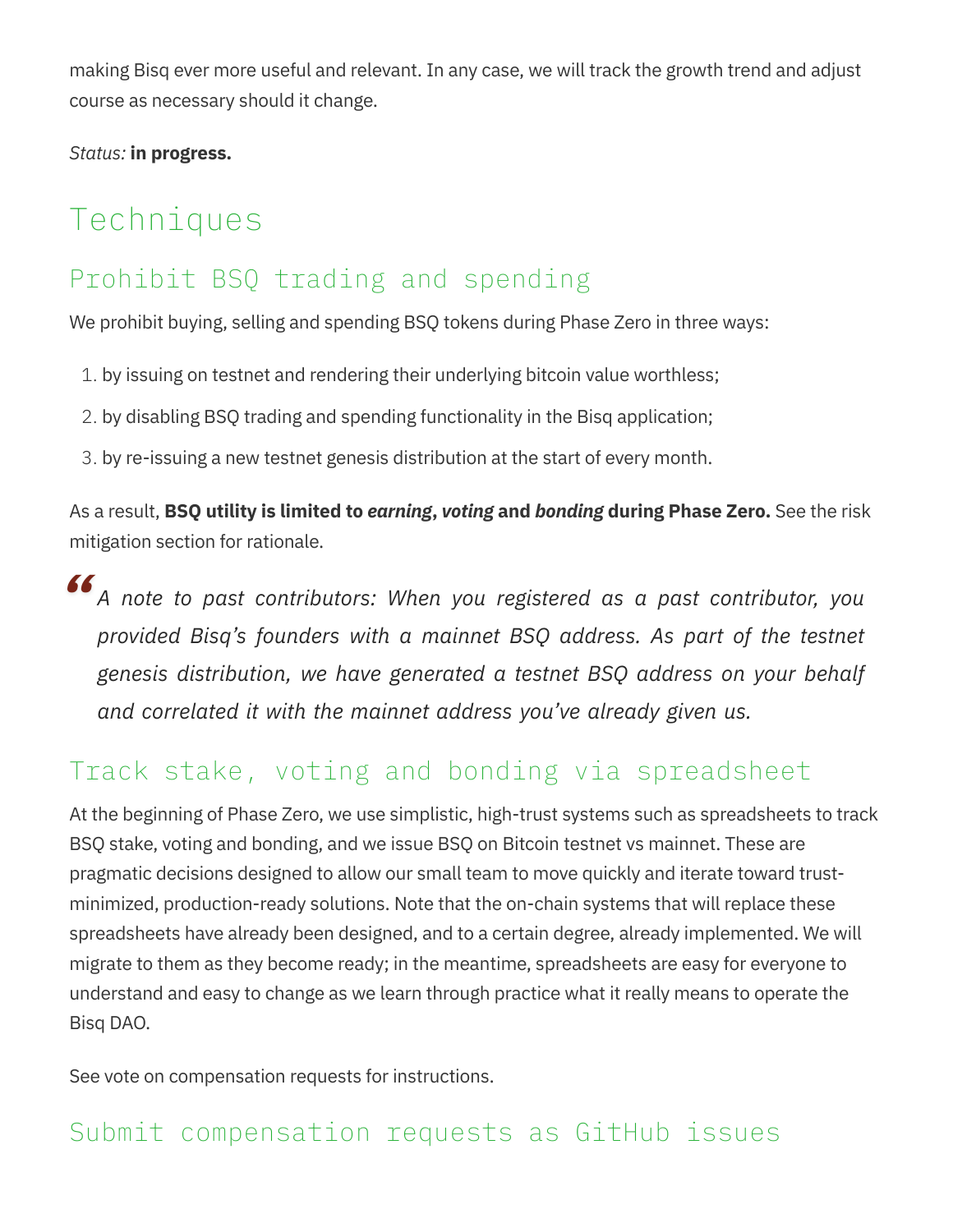Eventually, compensation requests will be modeled around Bitcoin transactions. As Phase Zero begins, however, they are modeled as GitHub issues in the bisq-network/compensation repository.

See submit a compensation request for instructions.

# Principles

### Avoid contentious voting

Any conceivable change to the Bisq DAO can be submitted as a proposal, and any proposal can be put to a vote. With that said, the goal should be to vote as infrequently as possible. Where good proposals are submitted, and rough consensus is achieved, no vote is necessary.<sup>[4]</sup> If rough consensus has not been achieved, then further work is necessary to either improve the proposal or to change minds about it. Voting on a contentious proposal should be seen as a last resort, after all attempts to achieve consensus have failed.

With the exception of compensation requests (which must be voted on in order for BSQ to be issued), voting should be regarded as a crude tool to be used only when absolutely necessary.

#### Keep it meritocratic

The Bisq DAO is founded as a meritocracy, and we believe it is critical to the long-term success of the project that it remain one. Whenever submitting or voting on a proposal to change the way the DAO works, look closely for unintended consequences that may negatively impact this meritocratic foundation.

#### Work on what you want

It is not required to work on an existing bounty issue to contribute to Bisq, and no one is here to tell you what to do. Contributors who have their own ideas are free to work in their own forks on whatever they wish, however they wish, and without any permission from Bisq stakeholders.

With that said, it's a good idea to consult with stakeholders via the Bisq forum, mailing list, or other communication channels before setting out on any serious contribution effort. Do this in order to ensure your contribution is:

- 1. something that the relevant maintainer(s) would be likely to merge;
- 2. something that stakeholders would likely vote to approve as a compensation request;
- 3. subjected to as much feedback as possible while still an idea and thus cheap to change or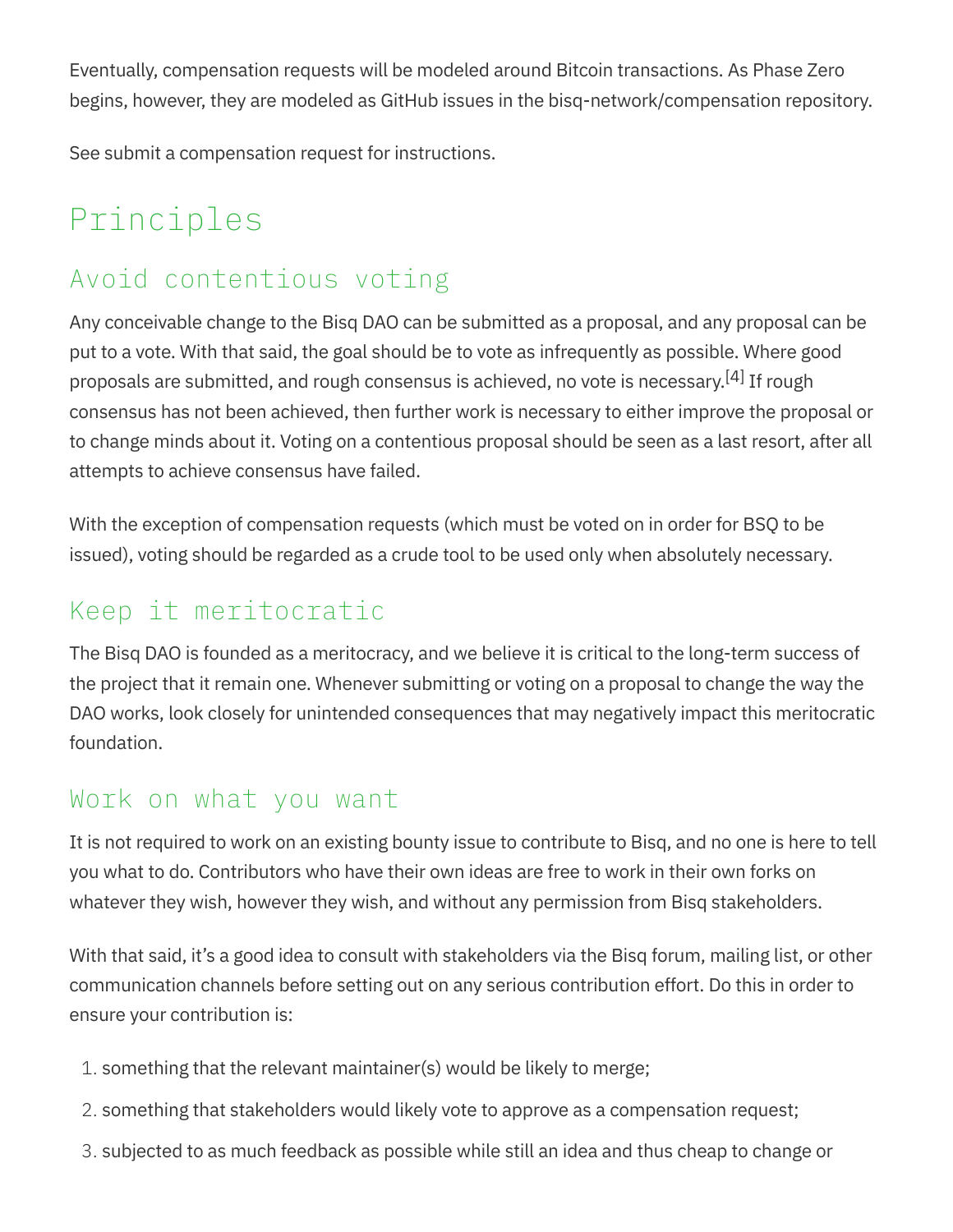abort.

Remember: every contributor is free to work on what they want, including maintainers who may or may not want to review and merge your pull request if they don't have any prior context for it, or reason to believe it's worth spending their time on.

# Exit criteria

The following criteria must be fulfilled in order to exit Phase Zero:

- Key DAO features have been implemented, including compensation requests, voting and bonding (see <u>bisq-network/exchange#1264</u> (https://github.com/bisq-network/exchange/issues/1264))
- All bonded contributor roles are filled
- No one contributor plays more than three bonded roles
- [TBD] Specific volume growth target or trend
- [TBD] Specific BSQ fair market value target or trend

# Roadmap

## Inception

Phase Zero began on October 6th, 2017 with the distribution of 25 testnet bitcoins (https://www.blocktrail.com/tBTC/tx /2f194230e23459a9211322c4b1c182cf3f367086e8059aca2f8f44e20dac527a) to 144 past contributors in the initial tBSQ genesis distribution (https://explorer.bisq.network/testnet /tx.html?tx=2f194230e23459a9211322c4b1c182cf3f367086e8059aca2f8f44e20dac527a)

#### Duration

.

Phase Zero is expected to last at least six months. We estimate this to be the minimum amount of time necessary for contributors to earn enough BSQ to fill all bonded roles.

### Completion

When the exit criteria for Phase Zero have been met, a vote will be put to stakeholders whether to complete the phase by (a) issuing the official genesis distribution of BSQ on Bitcoin mainnet; and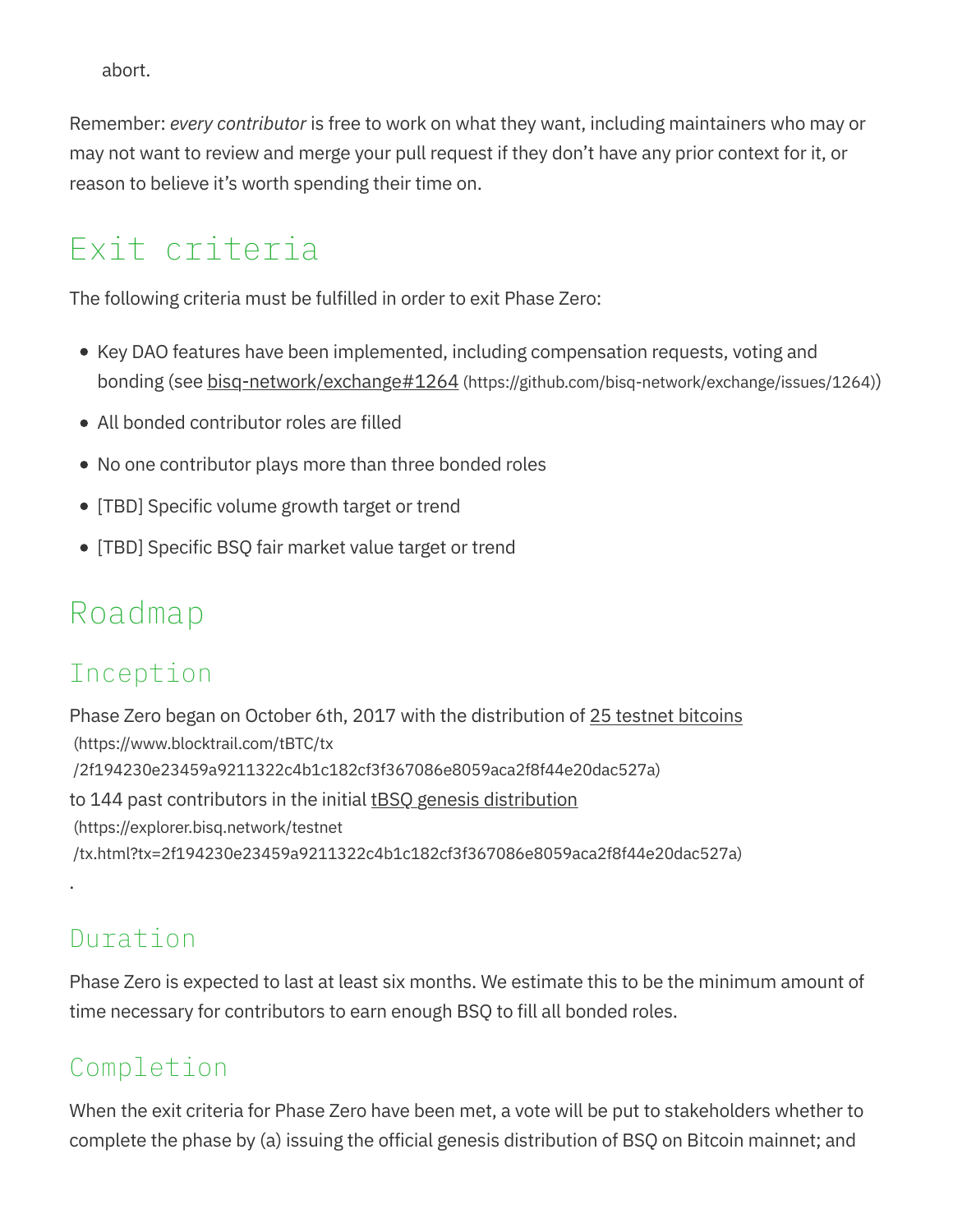(b) releasing a version of Bisq that enables BSQ trading, BSQ trading fee payment, and all other DAO use cases.

# Appendix A: Roles

The following are roles that individuals play when using Bisq or otherwise participating in the Bisq DAO. One individual may play any number of these roles, with the exception of bonded contributor roles, where no individual may play more than three.

# Trader

A trader is anyone who uses Bisq to exchange with others. Traders have no specific role to play during Phase Zero, other than continuing to use Bisq as per usual. When Phase Zero is complete, traders will be able to buy BSQ tokens and spend them on Bisq trading fees at a discounted rate.

See post phase-zero use cases.

# Contributor

A contributor is any individual who works to improve Bisq. Contributors submit their work as pull requests to appropriate repositories in the bisq-network GitHub organization. Contributors may additionally submit compensation requests to be paid for their contributions in BSQ.

See contributor use cases.

# Stakeholder

A stakeholder is any individual who possesses BSQ. Because BSQ cannot be bought or sold during Phase Zero, the only ways to become a stakeholder during Phase Zero are (a) to be a past contributor included in the testnet BSQ genesis distribution, or (b) to contribute new work, issue compensation requests for it, and be paid in BSQ. That is, the only way to become a stakeholder during Phase Zero is to earn it.

See stakeholder use cases.

## Founder

A *founder* is one of the individuals responsible for establishing the Bisq project and/or designing the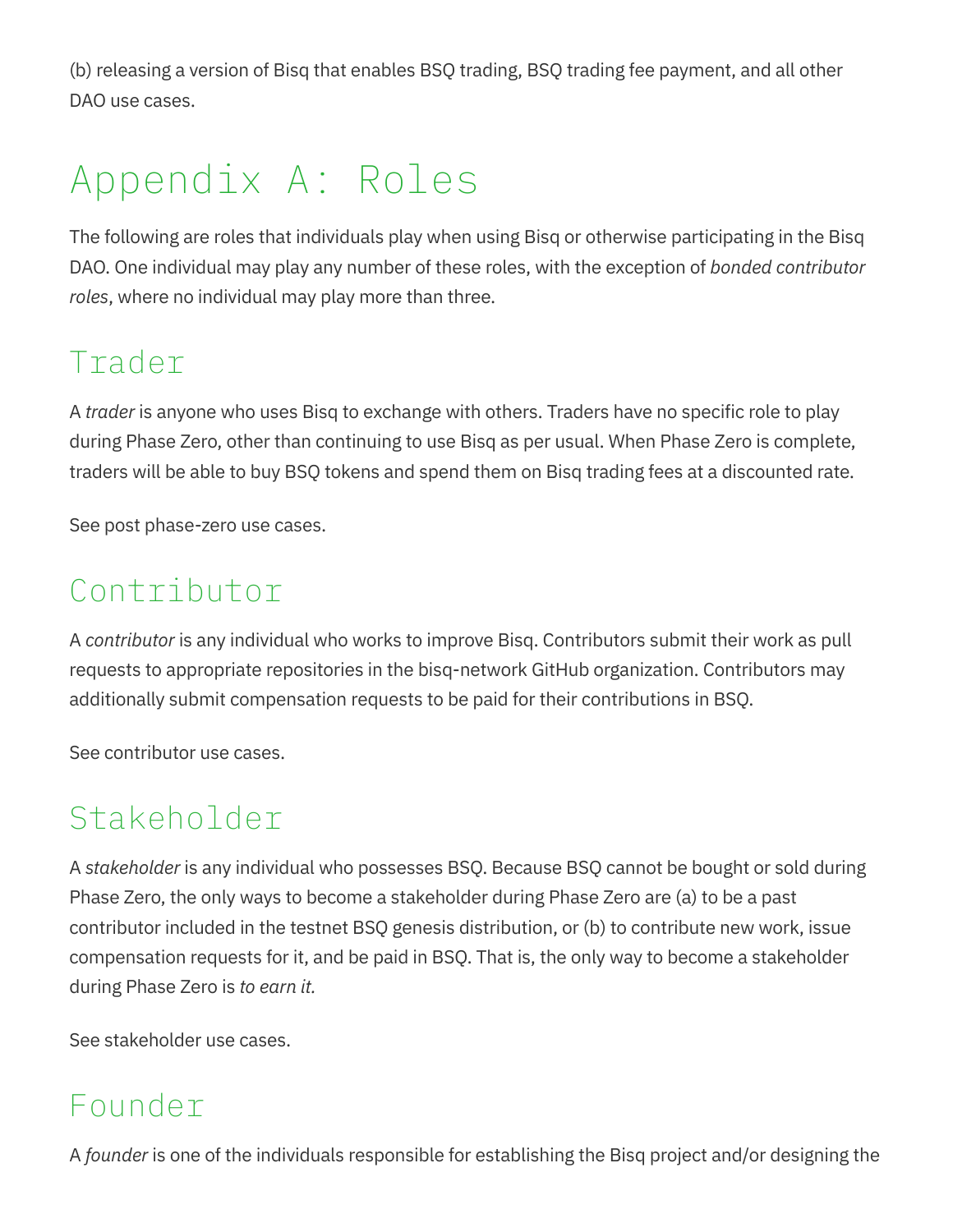Bisq DAO. Bisq's founders are Manfred Karrer (https://keybase.io/manfredkarrer) and Chris Beams (https://keybase.io/cbeams). A goal of Phase Zero is to distribute responsibility away from the founder role and into smaller, better-defined roles played by a larger number of (bonded) contributors.

See founder use cases.

# Bonded contributor roles



This section has been superseded by the Roles document.

#### Maintainer



This section has been superseded by the Maintainer section of the Roles document.

#### Operator



This section has been superseded by the Operator section of the Roles document.

#### Administrator



This section has been superseded by the <u>Administrator</u> section of the Roles document.

# Appendix B: Resources

# GitHub

#### bisq-network organization

The repositories in the bisq-network GitHub organization (https://github.com/bisq-network) are where changes to Bisq software and documentation are integrated and staged for release. The only contributors who have write access to these repositories are their respective maintainers. Work on bug fixes, features and other improvements is done in contributors' personal forks of these repositories and changes are then submitted via pull request. Our approach to collaboration is based closely on the C4 process.<sup>[3]</sup>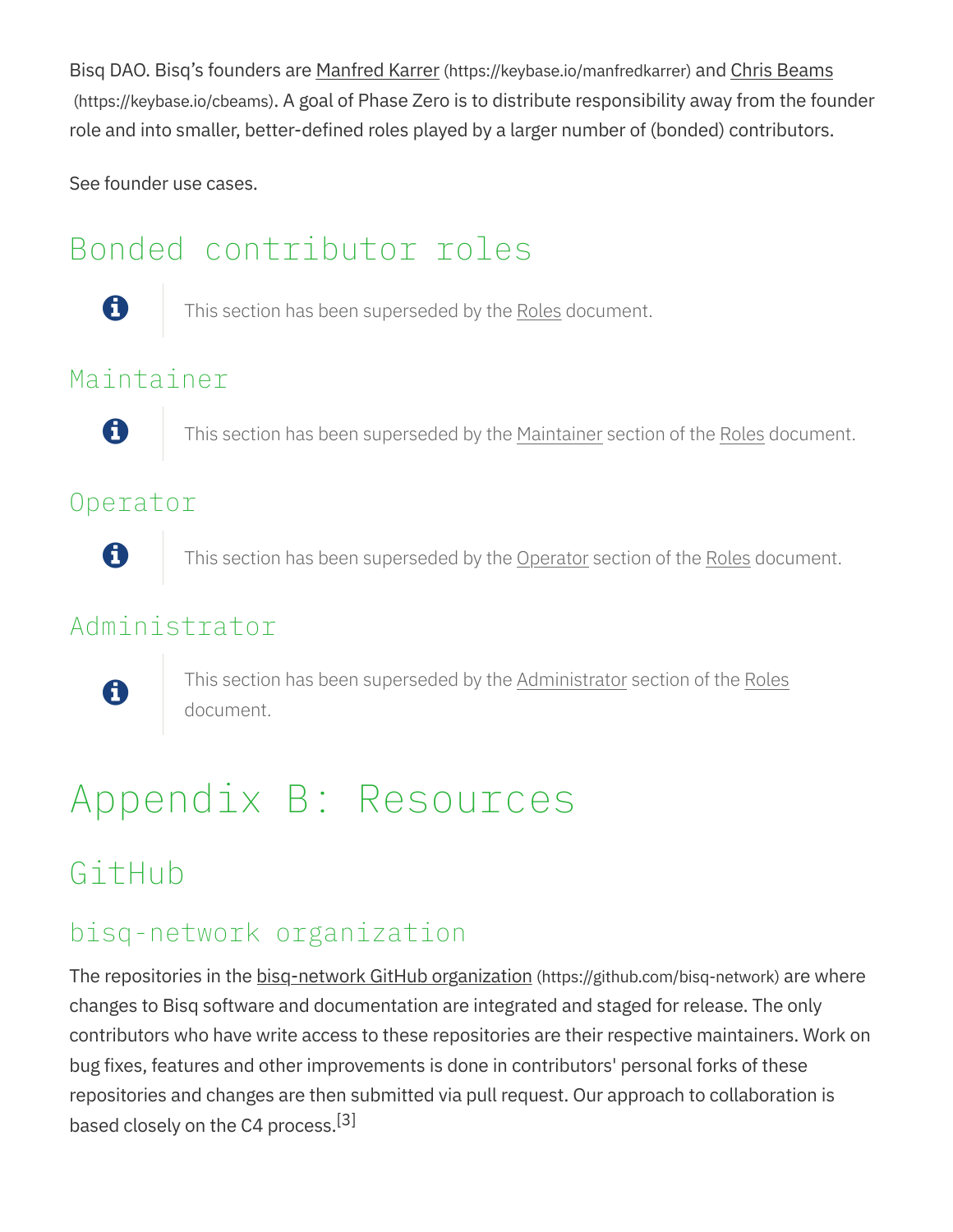#### issues labeled '\$BSQ bounty'

issues labeled \$BSQ bounty in the bisq-network GitHub organization

(https://github.com/issues?utf8=%E2%9C%93&q=is%3Aopen+org%3Abisq-network+label%3A%22 %24BSQ+bounty%22)

#### compensation repository

https://github.com/bisq-network/compensation (https://github.com/bisq-network/compensation)

#### roles repository

https://github.com/bisq-network/roles (https://github.com/bisq-network/roles)

See the Roles document for full details.

### proposals repository

https://github.com/bisq-network/proposals (https://github.com/bisq-network/proposals)

#### docs repository

https://github.com/bisq-network/docs (https://github.com/bisq-network/docs)

# Spreadsheets

#### BSQ stake and vote tracking spreadsheet

#### BSQ stake and vote tracking

(https://docs.google.com/spreadsheets/d/1xlXDswj3251BPCOcII-UyWlX7o7jMkfYBE-IZ5te5Ck /edit#gid=912569327) (Google Sheet)

## Other

### Slack

Feel free to discuss the Bisq DAO, BSQ token and Phase Zero plan in the #dao channel of the Bisq Slack workspace (https://bisq.network/slack-invite).

## BSQ transaction explorer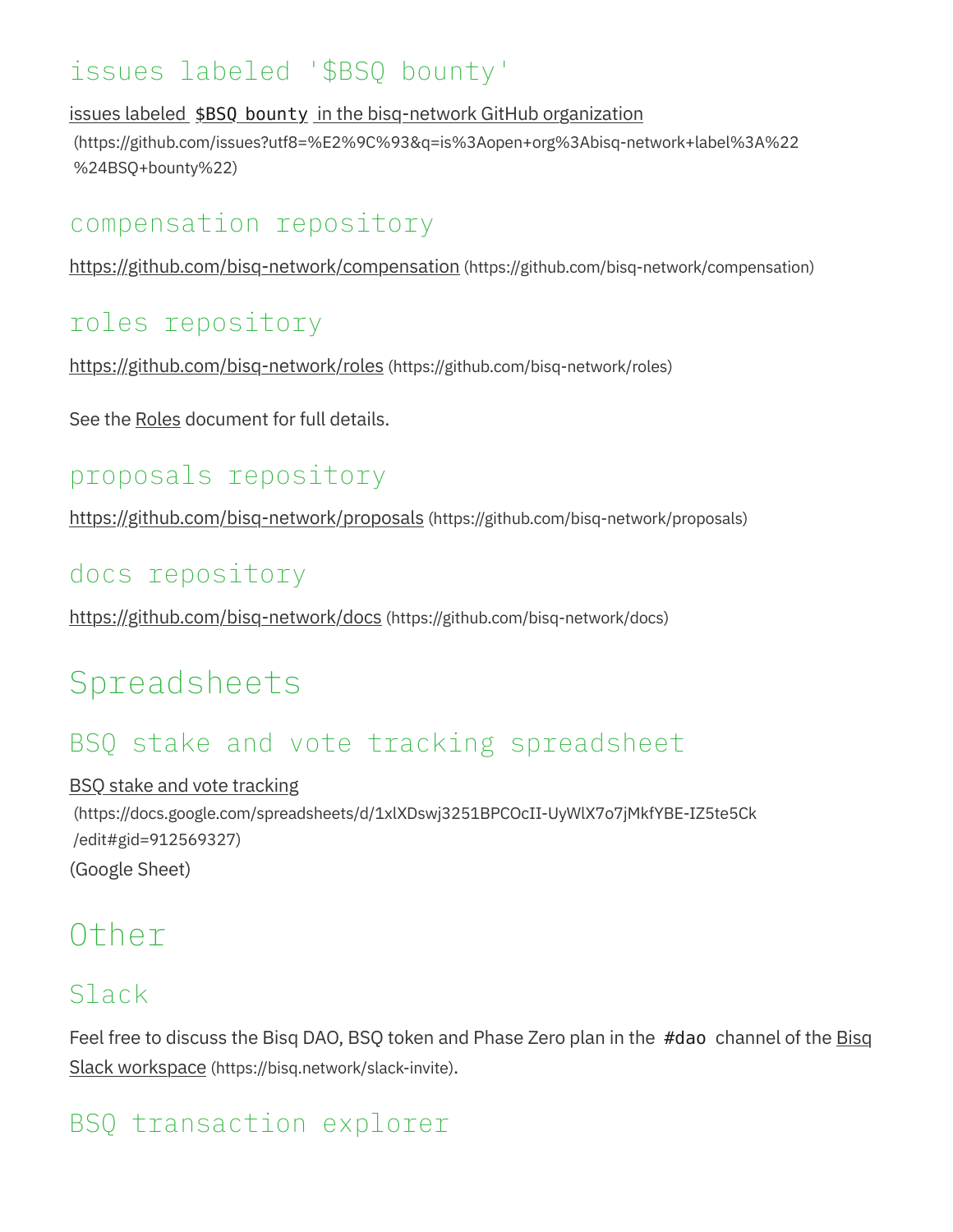Testnet BSQ transactions can be explored at https://explorer.bisq.network/testnet.

# Appendix C: Use Cases

What follows are the various actions, or use cases each Bisq DAO user role can engage in during Phase Zero.



This section is a work in progress; use cases have been called out so far as we have identified them, and specific instructions will be filled in as they become clear.

# As a contributor, I can…

#### search for open bounties

The following GitHub Issues search query will display all open issues in the bisq-network organization with the label \$BSQ bounty :

is:open org:bisq-network label:'\$BSQ bounty'

(https://github.com/issues?utf8=%E2%9C%93&q=is%3Aopen+org%3Abisq-network+label%3A%22 %24BSQ+bounty%22)

Contributors can browse this list to find open bounties they are interested in working on. Note that the list is currently empty. See the Define bounty issues section above.

#### signal my intent to work on a bounty

Once you have found a bounty issue you would like to work on, it's a good idea to let others know that you plan to work on it.

- 1. Add a comment to the bounty issue letting others know you plan to work on it
- 2. If you have questions about the nature of the work, ask! Use the GitHub issue comments, or take the conversation to Slack, the mailing list, or any other medium you prefer.

#### work on a bounty

- 1. Fork the repository in question
- 2. Create a topic branch (from master) specific to the bounty in question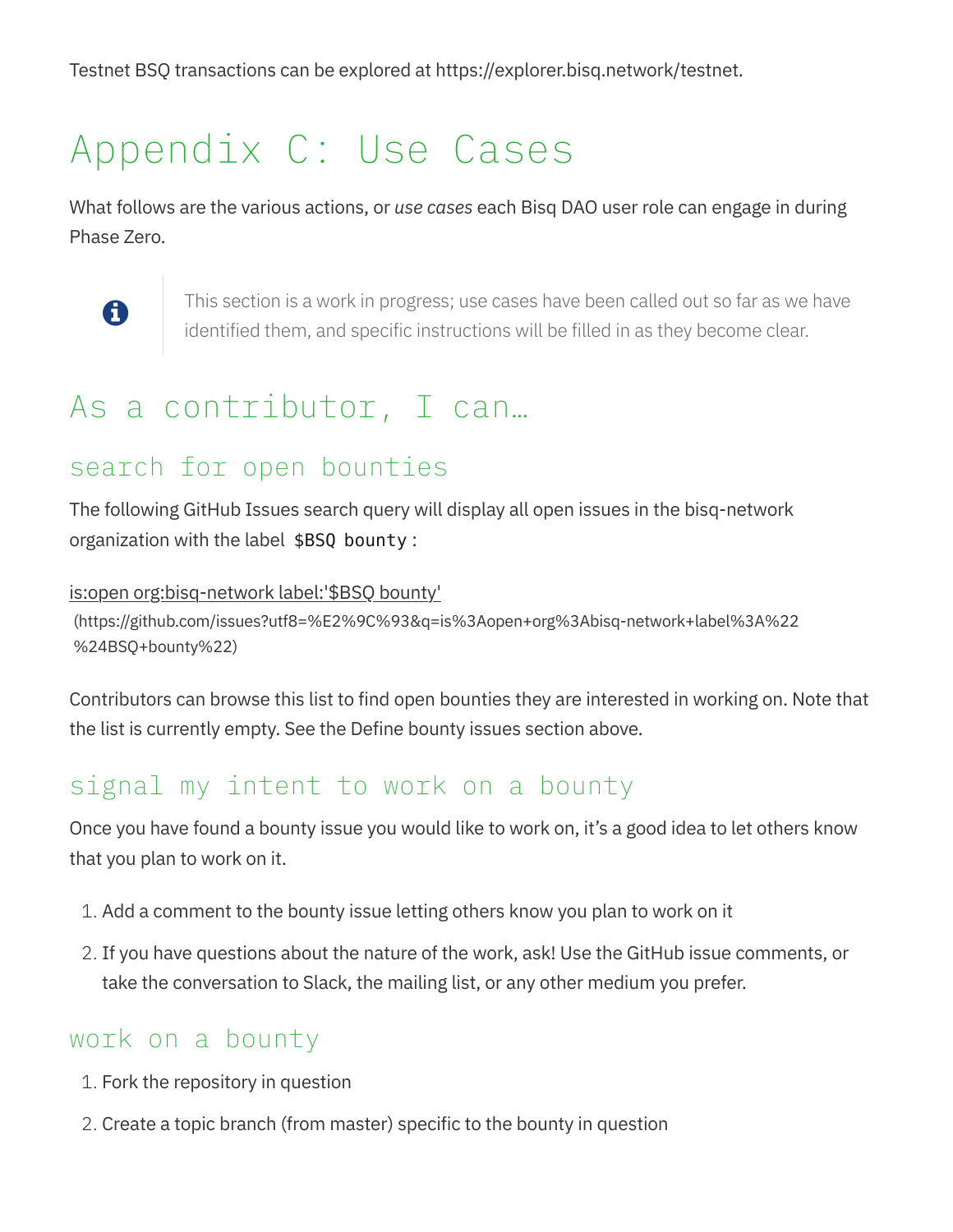- 3. Work in that topic branch until complete
- 4. Submit a pull request from your topic branch to the master branch of the upstream bisqnetwork repository (see the next section)

#### submit a pull request

Pull requests must be well-formed. Follow the guidelines in CONTRIBUTING.md (https://github.com/bisq-network/docs/blob/master/CONTRIBUTING.adoc).

#### submit a compensation request

See how to submit a compensation request.

#### submit a proposal

See how to submit a proposal.

# As a stakeholder, I can…

#### put a proposal to a vote

During Phase Zero, we do not formally vote on any proposals other than compensation requests. Generic proposal voting will come online with the first production software release of the Bisq DAO, i.e. when we exit Phase Zero.

#### vote on compensation requests

- 1. open the BSQ stake and vote tracking spreadsheet
- 2. request editing permissions (if you have not done so already)
- 3. find the row for your BSQ address
- 4. on that row, select  $-1$ , 0, or 1 in the **vote** column for each compensation request, where:
	- $\circ$  -1 means you are voting "no" on this compensation request
	- $\circ$  0 means you are abstaining from voting on this compensation request
	- $\circ$  1 means you are voting "yes" on the compensation request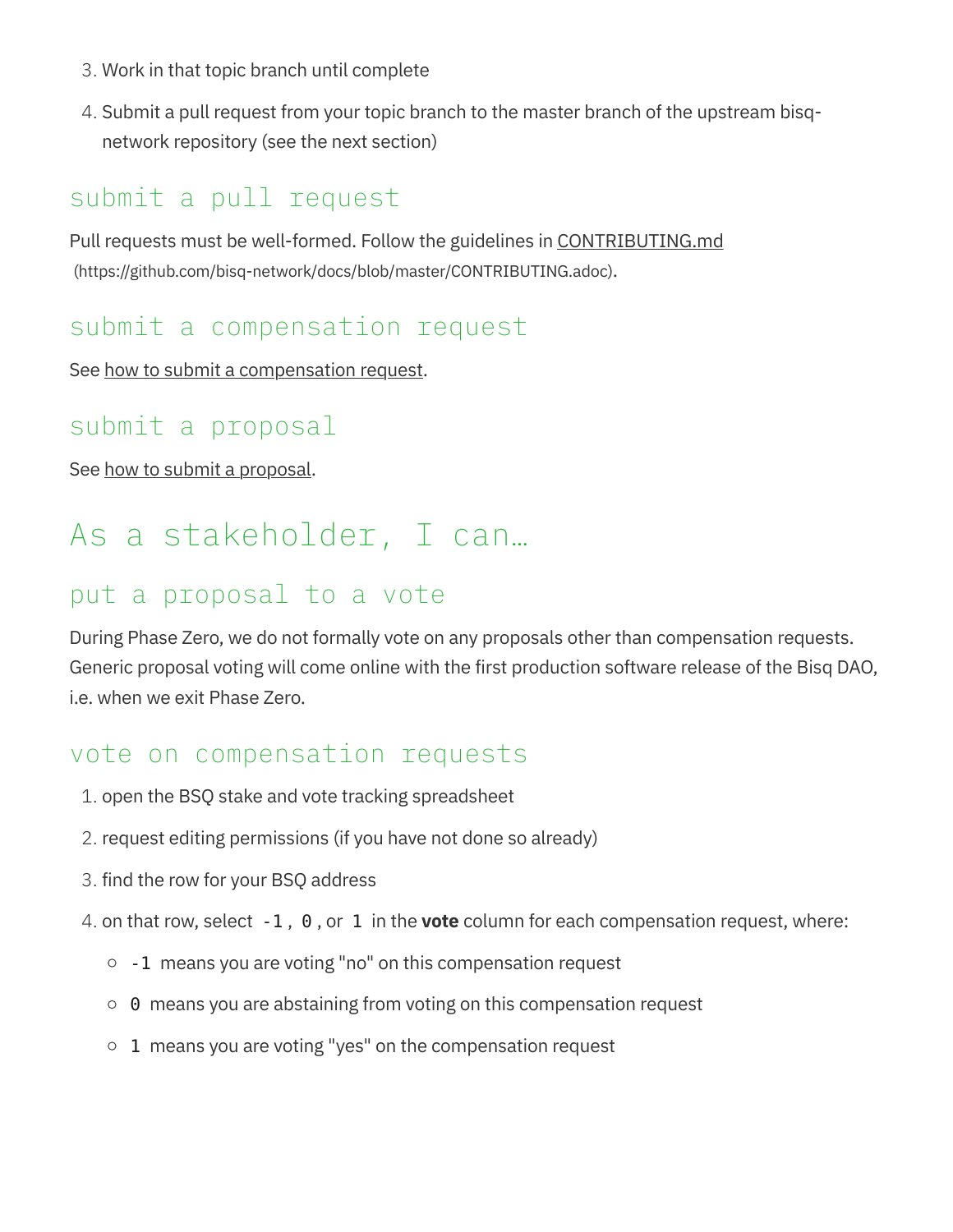

It is important to vote "no" if you believe a request should not be approved! Keep in mind that compensation requests can always be adjusted and submitted again in the next round of voting.

#### fill any vacant bonded contributor role

request to take over an occupied contributor role

## As a founder, I can…

define bonded contributor roles and initial bond amounts

issue monthly BSQ genesis distributions on Bitcoin testnet

issue the final BSQ genesis distribution on Bitcoin mainnet

modify this plan

Post-phase zero use cases

As a stakeholder, I can sell BSQ on the Bisq exchange

As a trader, I can buy BSQ on the Bisq exchange

As a trader, I can spend BSQ on discounted Bisq trading fees

## Other use cases not listed here

Each specific contributor role not listed here-e.g. GitHub administrator or Twitter account operator —defines use cases specific to that role. See the bisq-network/roles repository for details.